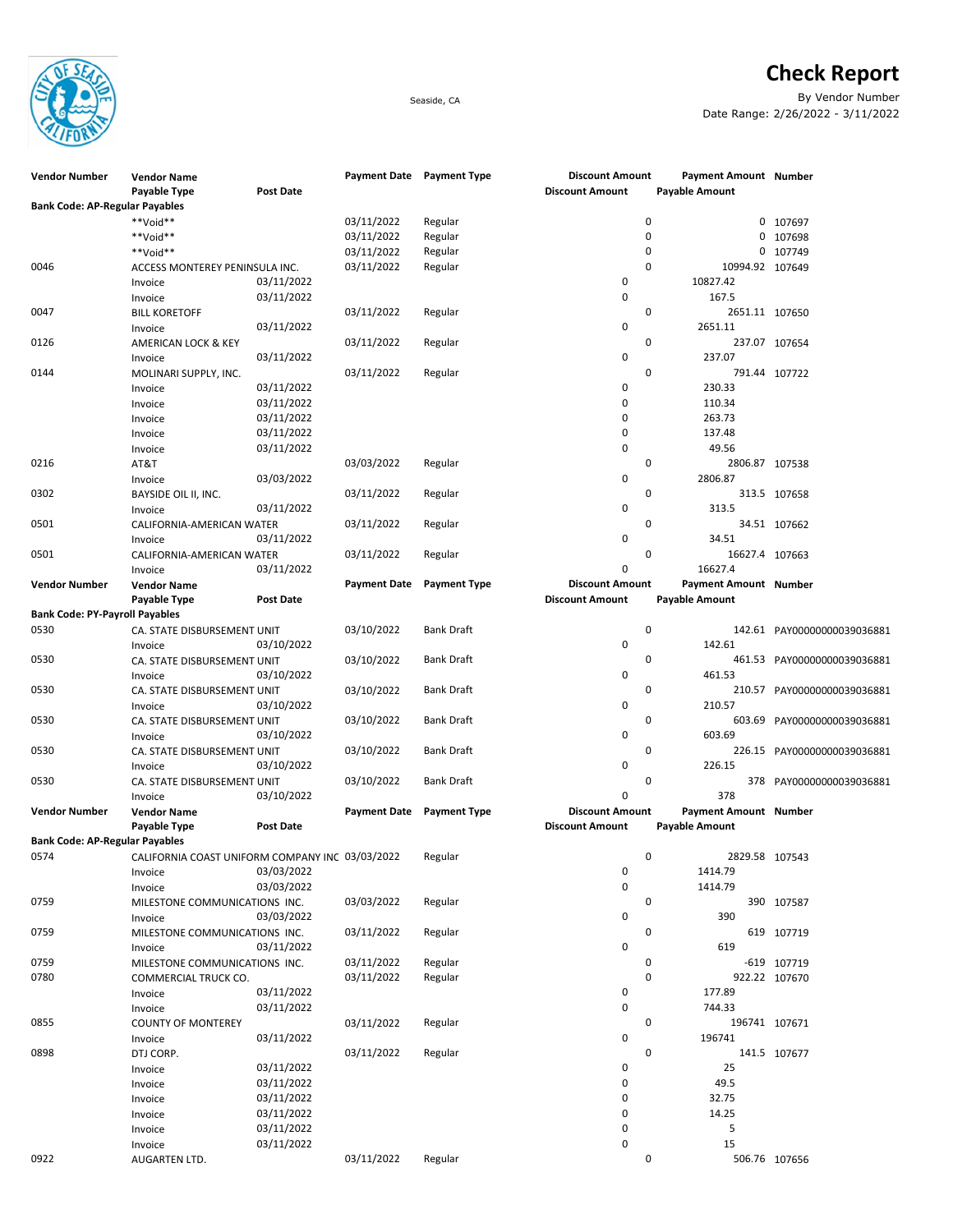|                      | Invoice                             | 03/11/2022               |                     |                     | 0                      | 56.76                        |               |
|----------------------|-------------------------------------|--------------------------|---------------------|---------------------|------------------------|------------------------------|---------------|
|                      | Invoice                             | 03/11/2022               |                     |                     | 0                      | 75                           |               |
|                      | Invoice                             | 03/11/2022               |                     |                     | 0                      | 75                           |               |
|                      | Invoice                             | 03/11/2022               |                     |                     | 0                      | 75                           |               |
|                      | Invoice                             | 03/11/2022               |                     |                     | 0                      | 75                           |               |
|                      | Invoice                             | 03/11/2022               |                     |                     | 0                      | 75                           |               |
|                      | Invoice                             | 03/11/2022               |                     |                     | 0                      | 75                           |               |
| 0988                 | DEL REY CAR WASH                    |                          | 03/11/2022          | Regular             | 0                      |                              | 22 107673     |
|                      | Invoice                             | 03/11/2022               |                     |                     | 0                      | 22                           |               |
| 1176                 | EWING IRRIGATION PRODUCTS INC.      |                          | 03/11/2022          | Regular             | $\mathbf 0$            |                              | 668.87 107681 |
|                      | Credit Memo                         | 07/01/2021               |                     |                     | 0                      | $-400.18$                    |               |
|                      | Credit Memo                         | 07/01/2021               |                     |                     | 0                      | $-98.66$                     |               |
|                      | Invoice                             | 03/11/2022               |                     |                     | 0                      | 50.74                        |               |
|                      | Credit Memo                         | 07/01/2021               |                     |                     | 0                      | $-67.82$                     |               |
|                      |                                     |                          |                     |                     | 0                      | 183.28                       |               |
|                      | Invoice                             | 03/11/2022               |                     |                     |                        |                              |               |
|                      | Invoice                             | 03/11/2022               |                     |                     | 0                      | 1001.51                      |               |
| 1188                 | FERGUSON US HOLDINGS, INC.          |                          | 03/03/2022          | Regular             | $\mathbf 0$            |                              | 245.72 107562 |
|                      | Invoice                             | 03/03/2022               |                     |                     | 0                      | 245.72                       |               |
| 1188                 | FERGUSON US HOLDINGS, INC.          |                          | 03/11/2022          | Regular             | $\mathbf 0$            |                              | 416.97 107684 |
|                      | Invoice                             | 03/11/2022               |                     |                     | 0                      | 389.64                       |               |
|                      | Invoice                             | 03/11/2022               |                     |                     | 0                      | 27.33                        |               |
| 1224                 | <b>FIRST ALARM</b>                  |                          | 03/03/2022          | Regular             | 0                      |                              | 702.1 107563  |
|                      | Invoice                             | 03/03/2022               |                     |                     | 0                      | 415                          |               |
|                      | Invoice                             | 03/03/2022               |                     |                     | 0                      | 287.1                        |               |
| 1224                 | <b>FIRST ALARM</b>                  |                          | 03/11/2022          | Regular             | $\mathbf 0$            |                              | 612.5 107685  |
|                      | Invoice                             | 03/11/2022               |                     |                     | 0                      | 612.5                        |               |
| <b>Vendor Number</b> | <b>Vendor Name</b>                  |                          | <b>Payment Date</b> | <b>Payment Type</b> | <b>Discount Amount</b> | Payment Amount Number        |               |
|                      | Payable Type                        | <b>Post Date</b>         |                     |                     | <b>Discount Amount</b> | Payable Amount               |               |
| 1388                 | W.W.GRAINGER, INC.                  |                          | 03/11/2022          | Regular             | 0                      | 2299.07 107780               |               |
|                      |                                     | 03/11/2022               |                     |                     | 0                      | 139.04                       |               |
|                      | Invoice                             |                          |                     |                     |                        |                              |               |
|                      | Invoice                             | 03/11/2022               |                     |                     | 0                      | 2494.98                      |               |
|                      | Invoice                             | 03/11/2022               |                     |                     | 0                      | 24.66                        |               |
|                      | Invoice                             | 03/11/2022               |                     |                     | 0                      | 55.02                        |               |
|                      | Credit Memo                         | 01/07/2022               |                     |                     | 0                      | $-663.52$                    |               |
|                      | Invoice                             | 03/11/2022               |                     |                     | 0                      | 2.71                         |               |
|                      | Invoice                             | 03/11/2022               |                     |                     | 0                      | 38.02                        |               |
|                      | Invoice                             | 03/11/2022               |                     |                     | 0                      | 95.02                        |               |
|                      | Invoice                             |                          |                     |                     | 0                      | 113.14                       |               |
|                      |                                     | 03/11/2022               |                     |                     |                        |                              |               |
| 1391                 |                                     |                          |                     |                     | 0                      |                              |               |
|                      | <b>GRANITE CONSTRUCTION COMPANY</b> |                          | 03/11/2022          | Regular             |                        |                              | 905.25 107687 |
|                      | Invoice                             | 03/11/2022               |                     |                     | 0                      | 196.65                       |               |
|                      | Invoice                             | 03/11/2022               |                     |                     | 0                      | 505.39                       |               |
|                      | Invoice                             | 03/11/2022               |                     |                     | 0                      | 203.21                       |               |
| 1392                 | <b>GRANITEROCK COMPANY</b>          |                          | 03/11/2022          | Regular             | 0                      |                              | 504.43 107688 |
|                      | Invoice                             | 03/11/2022               |                     |                     | 0                      | 21.78                        |               |
|                      | Invoice                             | 03/11/2022               |                     |                     | 0                      | 165.95                       |               |
|                      | Invoice                             | 03/11/2022               |                     |                     | 0                      | 186.83                       |               |
|                      | Invoice                             | 03/11/2022               |                     |                     | 0                      | 129.87                       |               |
| 1494                 | HD SUPPLY FACILITIES MAINTENANCE    |                          | 03/03/2022          | Regular             | 0                      | 2412.79 107567               |               |
|                      | Credit Memo                         | 01/14/2022               |                     |                     | 0                      | $-401.62$                    |               |
|                      | Credit Memo                         | 01/14/2022               |                     |                     | 0                      | $-454.52$                    |               |
|                      | Invoice                             | 03/03/2022               |                     |                     | 0                      | 194.81                       |               |
|                      | Invoice                             | 03/03/2022               |                     |                     | 0                      | 3074.12                      |               |
| 1494                 | HD SUPPLY FACILITIES MAINTENANCE    |                          | 03/11/2022          | Regular             | 0                      |                              | 948.76 107692 |
|                      |                                     |                          |                     |                     |                        |                              |               |
|                      | Invoice                             | 03/11/2022               |                     |                     | 0                      | 139.29<br>454.52             |               |
|                      | Invoice                             | 03/11/2022               |                     |                     | 0                      |                              |               |
|                      | Invoice                             | 03/11/2022               |                     |                     | 0                      | 354.95                       |               |
| <b>Vendor Number</b> | <b>Vendor Name</b>                  |                          | <b>Payment Date</b> | <b>Payment Type</b> | <b>Discount Amount</b> | <b>Payment Amount Number</b> |               |
|                      | Payable Type                        | Post Date                |                     |                     | <b>Discount Amount</b> | <b>Payable Amount</b>        |               |
| 1561                 | HOME DEPOT CREDIT SERVICES          |                          | 03/11/2022          | Regular             | $\mathbf 0$            | 3382.72 107696               |               |
|                      | Invoice                             | 03/11/2022               |                     |                     | 0                      | 22.09                        |               |
|                      | Invoice                             | 03/11/2022               |                     |                     | 0                      | 332.75                       |               |
|                      | Invoice                             | 03/11/2022               |                     |                     | 0                      | 185.81                       |               |
|                      | Invoice                             | 03/11/2022               |                     |                     | 0                      | 14.17                        |               |
|                      | Invoice                             | 03/11/2022               |                     |                     | 0                      | 272.96                       |               |
|                      | Invoice                             | 03/11/2022               |                     |                     | 0                      | 33.11                        |               |
|                      | Invoice                             | 03/11/2022               |                     |                     | 0                      | 134.28                       |               |
|                      | Invoice                             | 03/11/2022               |                     |                     | 0                      | 46.57                        |               |
|                      |                                     | 03/11/2022               |                     |                     | 0                      | 41.23                        |               |
|                      | Invoice                             |                          |                     |                     | 0                      | 21.78                        |               |
|                      | Invoice                             | 03/11/2022               |                     |                     |                        |                              |               |
|                      | Invoice                             | 03/11/2022               |                     |                     | 0                      | 38.87                        |               |
|                      | Invoice                             | 03/11/2022               |                     |                     | 0                      | 29.15                        |               |
|                      | Invoice<br>Invoice                  | 03/11/2022<br>03/11/2022 |                     |                     | 0<br>0                 | 45.67<br>30.5                |               |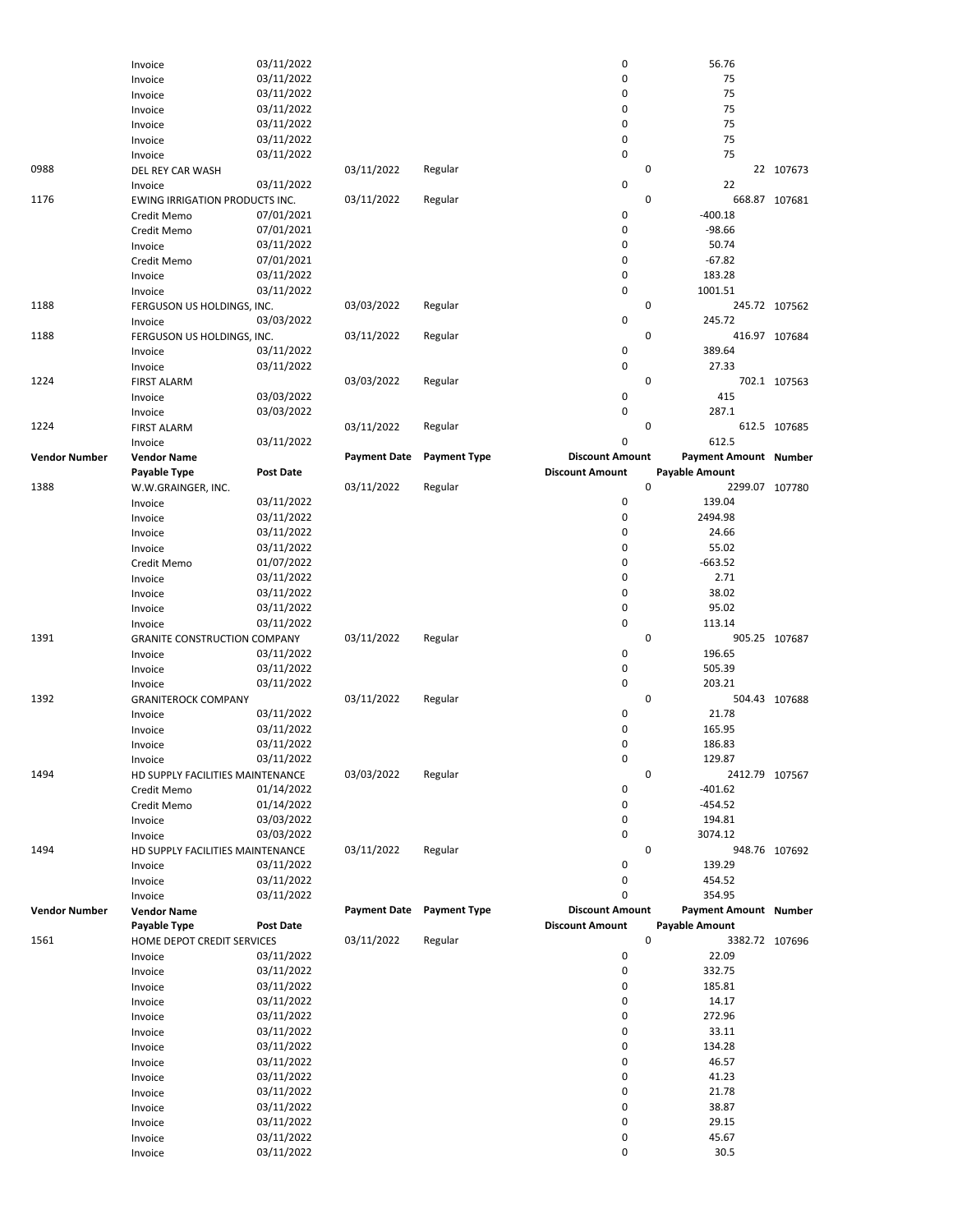|               | Invoice                                        | 03/11/2022       |                     |                     | 0                      |                       | 97.58                    |               |
|---------------|------------------------------------------------|------------------|---------------------|---------------------|------------------------|-----------------------|--------------------------|---------------|
|               | Invoice                                        | 03/11/2022       |                     |                     | 0                      |                       | 58.6                     |               |
|               | Invoice                                        | 03/11/2022       |                     |                     | 0                      |                       | 40.98                    |               |
|               | Invoice                                        | 03/11/2022       |                     |                     | 0                      |                       | 62.28                    |               |
|               |                                                |                  |                     |                     | 0                      |                       |                          |               |
|               | Invoice                                        | 03/11/2022       |                     |                     |                        |                       | 43.67                    |               |
|               | Invoice                                        | 03/11/2022       |                     |                     | 0                      |                       | 54.5                     |               |
|               | Invoice                                        | 03/11/2022       |                     |                     | 0                      |                       | 55.29                    |               |
|               | Invoice                                        | 03/11/2022       |                     |                     | 0                      |                       | 28.38                    |               |
|               | Invoice                                        | 03/11/2022       |                     |                     | 0                      |                       | 25.4                     |               |
|               | Invoice                                        | 03/11/2022       |                     |                     | 0                      |                       | 23.99                    |               |
|               | Invoice                                        | 03/11/2022       |                     |                     | 0                      |                       | 232.71                   |               |
|               |                                                | 03/11/2022       |                     |                     | 0                      |                       | 100.91                   |               |
|               | Invoice                                        |                  |                     |                     |                        |                       |                          |               |
|               | Invoice                                        | 03/11/2022       |                     |                     | 0                      |                       | 201.83                   |               |
|               | Invoice                                        | 03/11/2022       |                     |                     | 0                      |                       | 146.19                   |               |
|               | Invoice                                        | 03/11/2022       |                     |                     | 0                      |                       | 15.76                    |               |
|               | Invoice                                        | 03/11/2022       |                     |                     | 0                      |                       | 183.77                   |               |
|               | Invoice                                        | 03/11/2022       |                     |                     | 0                      |                       | 26.41                    |               |
|               | Invoice                                        | 03/11/2022       |                     |                     | 0                      |                       | 3.77                     |               |
|               | Invoice                                        | 03/11/2022       |                     |                     | 0                      |                       | 33.85                    |               |
|               |                                                | 03/11/2022       |                     |                     | 0                      |                       | 35.95                    |               |
|               | Invoice                                        |                  |                     |                     |                        |                       |                          |               |
|               | Invoice                                        | 03/11/2022       |                     |                     | 0                      |                       | 128.14                   |               |
|               | Invoice                                        | 03/11/2022       |                     |                     | 0                      |                       | 10.71                    |               |
|               | Invoice                                        | 03/11/2022       |                     |                     | 0                      |                       | 202.39                   |               |
|               | Invoice                                        | 03/11/2022       |                     |                     | 0                      |                       | 31.9                     |               |
|               | Invoice                                        | 03/11/2022       |                     |                     | 0                      |                       | 146.3                    |               |
|               | Invoice                                        | 03/11/2022       |                     |                     | 0                      |                       | 18.54                    |               |
|               | Invoice                                        | 03/11/2022       |                     |                     | 0                      |                       | 75.15                    |               |
|               |                                                | 03/11/2022       |                     |                     | $\pmb{0}$              |                       | 48.83                    |               |
|               | Invoice                                        |                  |                     |                     |                        |                       |                          |               |
| 1564          | MONTEREY POWER SPORTS                          |                  | 03/03/2022          | Regular             |                        | 0                     |                          | 476.67 107591 |
|               | Invoice                                        | 03/03/2022       |                     |                     | 0                      |                       | 476.67                   |               |
| 1630          | CITY OF SEASIDE PETTY CASH                     |                  | 03/03/2022          | Regular             |                        | 0                     |                          | 307.52 107549 |
|               | Invoice                                        | 03/03/2022       |                     |                     | 0                      |                       | 307.52                   |               |
| 1734          | <b>SUNEE S. JINES</b>                          |                  | 03/11/2022          | Regular             |                        | 0                     |                          | 100 107771    |
|               | Invoice                                        | 03/11/2022       |                     |                     | 0                      |                       | 100                      |               |
| 1743          | ORION DISTRIBUTING INC.                        |                  | 03/11/2022          | Regular             |                        | 0                     |                          | 723.3 107739  |
|               | Invoice                                        | 03/11/2022       |                     |                     | 0                      |                       | 723.3                    |               |
|               |                                                |                  |                     |                     |                        |                       |                          |               |
|               |                                                |                  |                     |                     |                        |                       |                          |               |
| 1798          | KELLY-MOORE PAINT COMPANY                      |                  | 03/03/2022          | Regular             |                        | 0                     |                          | 70.99 107575  |
|               | Invoice                                        | 03/03/2022       |                     |                     | 0                      |                       | 70.99                    |               |
| 1798          | KELLY-MOORE PAINT COMPANY                      |                  | 03/11/2022          | Regular             |                        | 0                     |                          | 872.6 107706  |
|               | Invoice                                        | 03/11/2022       |                     |                     | 0                      |                       | 872.6                    |               |
| Vendor Number | <b>Vendor Name</b>                             |                  | <b>Payment Date</b> | <b>Payment Type</b> | <b>Discount Amount</b> |                       | Payment Amount Number    |               |
|               |                                                |                  |                     |                     | <b>Discount Amount</b> |                       |                          |               |
|               | Payable Type                                   | <b>Post Date</b> |                     |                     |                        | <b>Payable Amount</b> |                          |               |
| 1868          | KUTAK ROCK LLP                                 |                  | 03/03/2022          | Regular             |                        | 0                     |                          | 1080 107576   |
|               | Invoice                                        | 03/03/2022       |                     |                     | $\pmb{0}$              |                       | 1080                     |               |
| 1971          | LIEBERT CASSIDY WHITMORE                       |                  | 03/03/2022          | Regular             |                        | 0                     | 12316.2 107580           |               |
|               | Invoice                                        | 03/03/2022       |                     |                     | 0                      |                       | 496                      |               |
|               | Invoice                                        | 03/03/2022       |                     |                     | 0                      |                       | 11098.2                  |               |
|               | Invoice                                        | 03/03/2022       |                     |                     | $\pmb{0}$              |                       | 722                      |               |
| 2045          | M & S BUILDING SUPPLY, INC                     |                  | 03/03/2022          | Regular             |                        | 0                     |                          | 881.67 107583 |
|               |                                                |                  |                     |                     | 0                      |                       | 560.19                   |               |
|               | Invoice                                        | 03/03/2022       |                     |                     |                        |                       |                          |               |
|               | Invoice                                        | 03/03/2022       |                     |                     | 0                      |                       | 143.42                   |               |
|               | Invoice                                        | 03/03/2022       |                     |                     | 0                      |                       | 178.06                   |               |
| 2045          | M & S BUILDING SUPPLY, INC                     |                  | 03/11/2022          | Regular             |                        | 0                     |                          | 55.85 107710  |
|               | Invoice                                        | 03/11/2022       |                     |                     | 0                      |                       | 55.85                    |               |
| 2102          | MARTIN'S IRRIGATION SUPPLY, INC.               |                  | 03/11/2022          | Regular             |                        | 0                     | 2811.11 107713           |               |
|               | Invoice                                        | 03/11/2022       |                     |                     | 0                      |                       | 107.37                   |               |
|               | Invoice                                        | 03/11/2022       |                     |                     | 0                      |                       | 313.79                   |               |
|               | Invoice                                        | 03/11/2022       |                     |                     | 0                      |                       | 2199.61                  |               |
|               |                                                |                  |                     |                     | 0                      |                       | 190.34                   |               |
|               | Invoice                                        | 03/11/2022       |                     |                     |                        |                       |                          |               |
| 2129          | MONTEREY COUNTY PEACE                          |                  | 03/11/2022          | Regular             |                        | 0                     |                          | 945 107730    |
|               | Invoice                                        | 03/11/2022       |                     |                     | 0                      |                       | 945                      |               |
| 2152          | METROPOLITAN TRANSPORTATION COMMIS: 03/03/2022 |                  |                     | Regular             |                        | 0                     |                          | 2000 107586   |
|               | Invoice                                        | 03/03/2022       |                     |                     | 0                      |                       | 2000                     |               |
| 2184          | <b>MISSION LINEN SUPPLY</b>                    |                  | 03/03/2022          | Regular             |                        | 0                     |                          | 94.66 107588  |
|               | Invoice                                        | 03/03/2022       |                     |                     | 0                      |                       | 94.66                    |               |
| 2184          | <b>MISSION LINEN SUPPLY</b>                    |                  | 03/11/2022          | Regular             |                        | 0                     |                          | 94.66 107720  |
|               | Invoice                                        | 03/11/2022       |                     |                     | 0                      |                       | 94.66                    |               |
| 2186          | MISSION UNIFORM SERVICE                        |                  | 03/03/2022          | Regular             |                        | 0                     |                          | 858.01 107589 |
|               |                                                |                  |                     |                     | 0                      |                       | 515.29                   |               |
|               | Invoice                                        | 03/03/2022       |                     |                     |                        |                       |                          |               |
|               | Invoice                                        | 03/03/2022       |                     |                     | 0                      |                       | 119.62                   |               |
|               | Invoice                                        | 03/03/2022       |                     |                     | 0                      |                       | 70.56                    |               |
| 2186          | Invoice<br>MISSION UNIFORM SERVICE             | 03/03/2022       | 03/11/2022          | Regular             | 0                      | 0                     | 152.54<br>2373.64 107721 |               |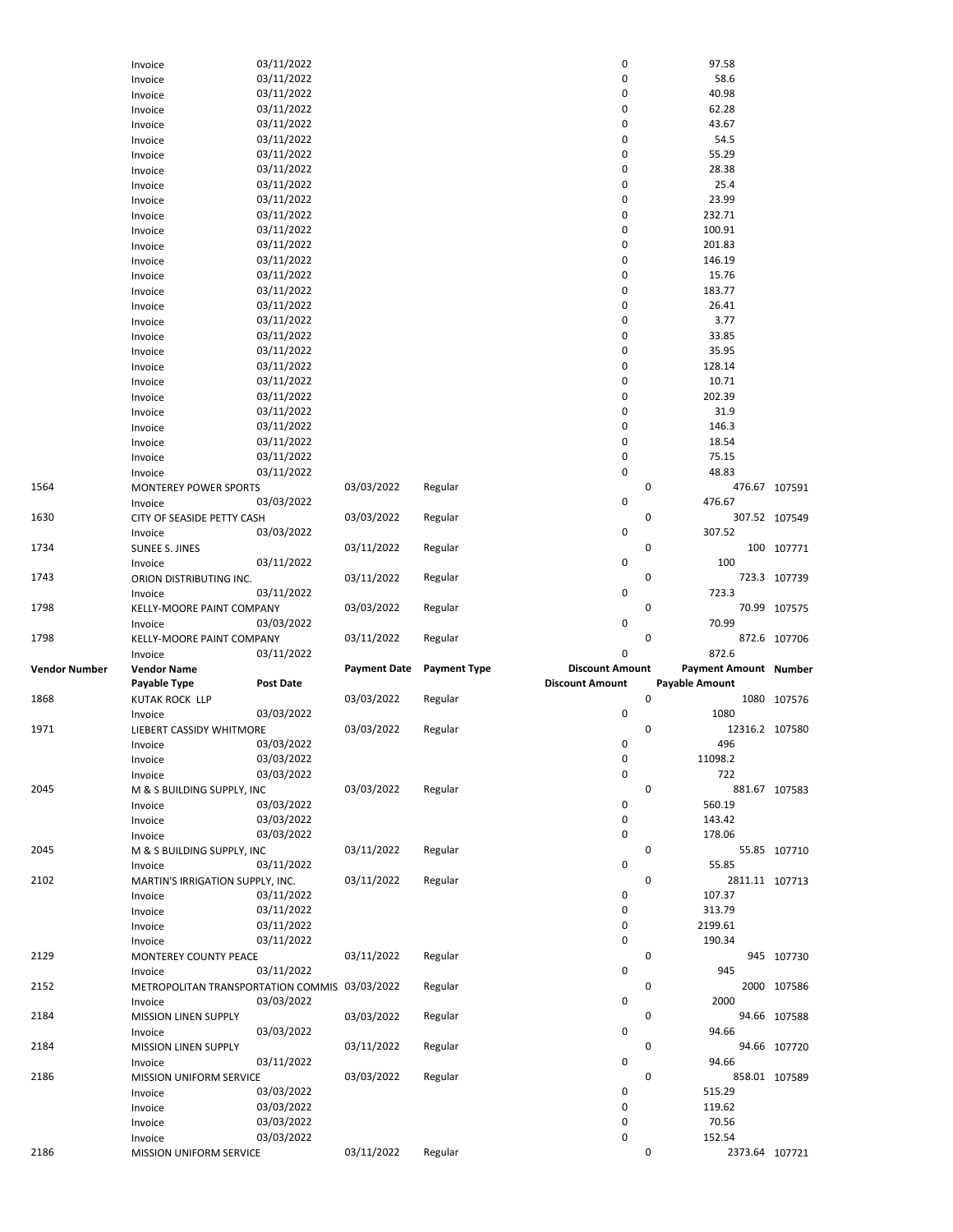|                      | Invoice                                           | 03/11/2022               |                     |                     | 0                      | 515.29                       |                |
|----------------------|---------------------------------------------------|--------------------------|---------------------|---------------------|------------------------|------------------------------|----------------|
|                      | Invoice                                           | 03/11/2022               |                     |                     | $\pmb{0}$              | 119.62                       |                |
|                      | Invoice                                           | 03/11/2022               |                     |                     | $\mathbf 0$            | 32                           |                |
|                      | Invoice                                           | 03/11/2022               |                     |                     | 0                      | 501.61                       |                |
|                      | Invoice                                           | 03/11/2022               |                     |                     | $\mathbf 0$            | 119.62                       |                |
|                      | Invoice                                           | 03/11/2022               |                     |                     | $\mathbf 0$            | 42.71                        |                |
|                      | Invoice                                           | 03/11/2022               |                     |                     | 0                      | 272.39                       |                |
|                      |                                                   | 03/11/2022               |                     |                     | 0                      | 501.61                       |                |
|                      | Invoice                                           |                          |                     |                     | $\mathbf 0$            |                              |                |
|                      | Invoice                                           | 03/11/2022               |                     |                     |                        | 119.62                       |                |
|                      | Invoice                                           | 03/11/2022               |                     |                     | 0                      | 149.17                       |                |
| 2205                 | MONTEREY CO. CONVENTION & VISITOR'S BL 03/11/2022 |                          |                     | Regular             | 0                      | 11854.26 107728              |                |
|                      | Invoice                                           | 03/11/2022               |                     |                     | 0                      | 11854.26                     |                |
| 2223                 | MONTEREY BAY ENGINEERS, INC.                      |                          | 03/11/2022          | Regular             | 0                      |                              | 3555 107724    |
|                      | Invoice                                           | 03/11/2022               |                     |                     | 0                      | 495                          |                |
|                      | Invoice                                           | 03/11/2022               |                     |                     | 0                      | 3060                         |                |
| 2236                 | MBS BUSINESS SYSTEMS                              |                          | 03/03/2022          | Regular             | 0                      |                              | 344.66 107584  |
|                      | Invoice                                           | 03/03/2022               |                     |                     | $\pmb{0}$              | 344.66                       |                |
| 2236                 | MBS BUSINESS SYSTEMS                              |                          | 03/11/2022          | Regular             | 0                      |                              | 312.8 107714   |
|                      | Invoice                                           | 03/11/2022               |                     |                     | $\mathbf 0$            | 312.8                        |                |
| <b>Vendor Number</b> | <b>Vendor Name</b>                                |                          | <b>Payment Date</b> | <b>Payment Type</b> | <b>Discount Amount</b> | <b>Payment Amount Number</b> |                |
|                      | Payable Type                                      | <b>Post Date</b>         |                     |                     | <b>Discount Amount</b> | Payable Amount               |                |
|                      |                                                   |                          |                     |                     |                        |                              |                |
| 2238                 | MONTEREY BAY PEST CONTROL                         |                          | 03/03/2022          | Regular             | $\mathbf 0$            |                              | 150 107590     |
|                      | Invoice                                           | 03/03/2022               |                     |                     | 0                      | 90                           |                |
|                      | Invoice                                           | 03/03/2022               |                     |                     | $\pmb{0}$              | 60                           |                |
| 2238                 | MONTEREY BAY PEST CONTROL                         |                          | 03/11/2022          | Regular             | 0                      |                              | 450 107726     |
|                      | Invoice                                           | 03/11/2022               |                     |                     | 0                      | 450                          |                |
| 2328                 | <b>WALLACE GROUP</b>                              |                          | 03/03/2022          | Regular             | 0                      | 4508                         | 107618         |
|                      | Invoice                                           | 03/03/2022               |                     |                     | 0                      | 161.25                       |                |
|                      | Invoice                                           | 03/03/2022               |                     |                     | $\pmb{0}$              | 4346.75                      |                |
| 2328                 | <b>WALLACE GROUP</b>                              |                          | 03/11/2022          | Regular             | $\mathbf{0}$           | 24848.13 107781              |                |
|                      | Invoice                                           | 03/11/2022               |                     |                     | 0                      | 2895.88                      |                |
|                      | Invoice                                           | 03/11/2022               |                     |                     | $\pmb{0}$              | 4404                         |                |
|                      |                                                   |                          |                     |                     | 0                      | 4764                         |                |
|                      | Invoice                                           | 03/11/2022               |                     |                     |                        |                              |                |
|                      | Invoice                                           | 03/11/2022               |                     |                     | $\pmb{0}$              | 12442.25                     |                |
|                      | Invoice                                           | 03/11/2022               |                     |                     | $\pmb{0}$              | 342                          |                |
| 2338                 | MONTEREY PENINSULA WATER MGMT DISTF 03/11/2022    |                          |                     | Regular             | 0                      |                              | 6265.73 107732 |
|                      | Invoice                                           | 03/11/2022               |                     |                     | 0                      | 6265.73                      |                |
| 2351                 | <b>HICKS &amp; HORNELL</b>                        |                          | 03/11/2022          | Regular             | $\mathbf 0$            |                              | 412.4 107694   |
|                      | Invoice                                           | 03/11/2022               |                     |                     | 0                      | 107.07                       |                |
|                      | Invoice                                           | 03/11/2022               |                     |                     | 0                      | 249.92                       |                |
|                      | Invoice                                           | 03/11/2022               |                     |                     | 0                      | 55.41                        |                |
| 2426                 | McDONALD REFRIGERATION INC                        |                          | 03/03/2022          | Regular             | 0                      |                              | 295.85 107585  |
|                      | Invoice                                           | 03/03/2022               |                     |                     | 0                      | 295.85                       |                |
| 2652                 | PACIFIC GAS & ELECTRIC                            |                          | 03/11/2022          | Regular             | 0                      | 4187.45 107741               |                |
|                      |                                                   | 03/11/2022               |                     |                     | 0                      | 4187.45                      |                |
|                      | Invoice                                           |                          |                     |                     |                        |                              |                |
| 2652                 | PACIFIC GAS & ELECTRIC                            |                          | 03/11/2022          | Regular             | 0                      |                              | 545.9 107742   |
|                      | Invoice                                           | 03/11/2022               |                     |                     | 0                      | 545.9                        |                |
| 2690                 | PARIS BAKERY CORPORATION                          |                          | 03/03/2022          | Regular             | 0                      | 2514.01 107596               |                |
|                      | Invoice                                           | 03/03/2022               |                     |                     | 0                      | 2514.01                      |                |
| 2720                 | OWEN EQUIPMENT COMPANY                            |                          | 03/03/2022          | Regular             | 0                      |                              | 430.79 107594  |
|                      | Invoice                                           | 03/03/2022               |                     |                     | 0                      | 32.97                        |                |
|                      | Invoice                                           | 03/03/2022               |                     |                     | 0                      | 174.75                       |                |
|                      | Invoice                                           | 03/03/2022               |                     |                     | $\pmb{0}$              | 223.07                       |                |
| 2720                 | OWEN EQUIPMENT COMPANY                            |                          | 03/11/2022          | Regular             | 0                      | 4641.56 107740               |                |
|                      | Invoice                                           | 03/11/2022               |                     |                     | 0                      | 1139.49                      |                |
|                      | Invoice                                           | 03/11/2022               |                     |                     | 0                      | 90.34                        |                |
|                      |                                                   |                          |                     |                     | 0                      | 3411.73                      |                |
|                      | Invoice                                           | 03/11/2022               |                     |                     |                        |                              |                |
| 2746                 | PENINSULA POOL SERVICE & SUPPLY INC.              |                          | 03/11/2022          | Regular             | 0                      |                              | 297.04 107745  |
|                      | Invoice                                           | 03/11/2022               |                     |                     | 0                      | 21.13                        |                |
|                      | Invoice                                           | 03/11/2022               |                     |                     | $\pmb{0}$              | 164.52                       |                |
|                      | Invoice                                           | 03/11/2022               |                     |                     | $\pmb{0}$              | 111.39                       |                |
| 2752                 | PENINSULA WELDING & MEDICAL SUPPLY, IN 03/11/2022 |                          |                     | Regular             | 0                      |                              | 92.92 107746   |
|                      | Invoice                                           | 03/11/2022               |                     |                     | 0                      | 46.46                        |                |
|                      | Invoice                                           | 03/11/2022               |                     |                     | $\pmb{0}$              | 46.46                        |                |
| 2816                 | PLUG & PAY TECHNOLOGIES, INC.                     |                          | 03/11/2022          | Regular             | 0                      |                              | 30 107747      |
|                      | Invoice                                           | 03/11/2022               |                     |                     | 0                      | 15                           |                |
|                      | Invoice                                           | 03/11/2022               |                     |                     | $\mathbf 0$            | 15                           |                |
| <b>Vendor Number</b> | <b>Vendor Name</b>                                |                          | <b>Payment Date</b> | <b>Payment Type</b> | <b>Discount Amount</b> | <b>Payment Amount Number</b> |                |
|                      |                                                   |                          |                     |                     |                        |                              |                |
|                      | Payable Type                                      | <b>Post Date</b>         |                     |                     | <b>Discount Amount</b> | Payable Amount               |                |
| 2849                 | PREMIUM AUTO PARTS                                |                          | 03/03/2022          | Regular             | $\mathbf 0$            |                              | 35.46 107599   |
|                      |                                                   |                          |                     |                     |                        |                              |                |
|                      | Credit Memo                                       | 01/26/2022               |                     |                     | $\pmb{0}$              | $-446.08$                    |                |
|                      | Invoice                                           | 03/03/2022<br>03/03/2022 |                     |                     | 0<br>$\mathbf 0$       | 196.6<br>196.6               |                |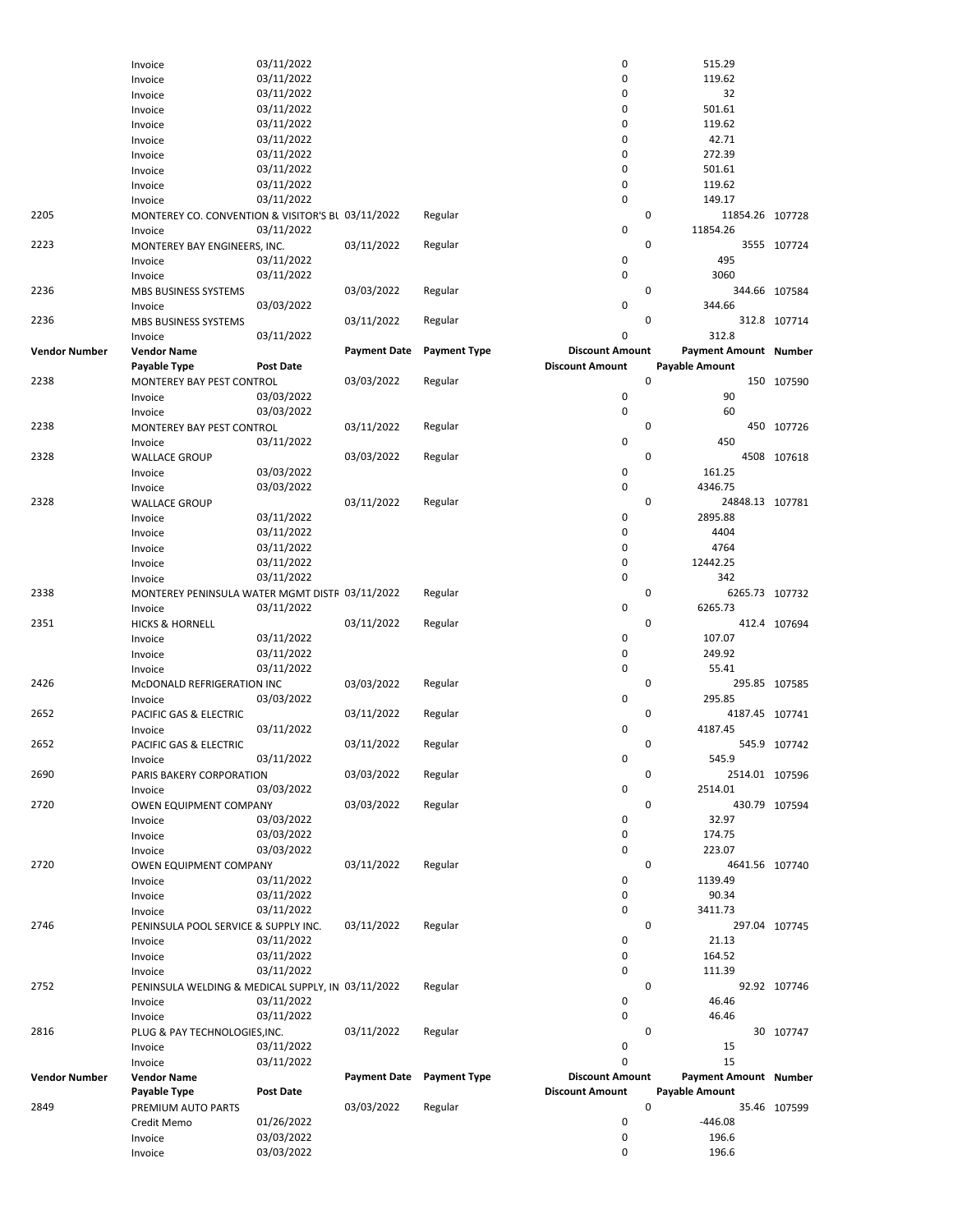|                                       | Invoice                                            | 03/03/2022                                         |                     |                           | 0                      | 14.88                        |                      |
|---------------------------------------|----------------------------------------------------|----------------------------------------------------|---------------------|---------------------------|------------------------|------------------------------|----------------------|
|                                       | Invoice                                            | 03/03/2022                                         |                     |                           | 0                      | 4.64                         |                      |
|                                       | Invoice                                            | 03/03/2022                                         |                     |                           | 0                      | 68.82                        |                      |
|                                       |                                                    |                                                    |                     |                           |                        |                              |                      |
| 2849                                  | PREMIUM AUTO PARTS                                 |                                                    | 03/11/2022          | Regular                   | $\mathbf 0$            | 1077.09 107748               |                      |
|                                       | Invoice                                            | 03/11/2022                                         |                     |                           | 0                      | 4.12                         |                      |
|                                       | Invoice                                            | 03/11/2022                                         |                     |                           | 0                      | 6.53                         |                      |
|                                       | Invoice                                            | 03/11/2022                                         |                     |                           | 0                      | 316.92                       |                      |
|                                       |                                                    |                                                    |                     |                           |                        |                              |                      |
|                                       | Invoice                                            | 03/11/2022                                         |                     |                           | 0                      | 259.7                        |                      |
|                                       | Credit Memo                                        | 02/14/2022                                         |                     |                           | 0                      | $-68.14$                     |                      |
|                                       | Invoice                                            | 03/11/2022                                         |                     |                           | 0                      | 88.89                        |                      |
|                                       |                                                    | 03/11/2022                                         |                     |                           | 0                      | 8.4                          |                      |
|                                       | Invoice                                            |                                                    |                     |                           |                        |                              |                      |
|                                       | Invoice                                            | 03/11/2022                                         |                     |                           | 0                      | 9.05                         |                      |
|                                       | Invoice                                            | 03/11/2022                                         |                     |                           | 0                      | 321.8                        |                      |
|                                       | Invoice                                            | 03/11/2022                                         |                     |                           | 0                      | 29.76                        |                      |
|                                       |                                                    | 03/11/2022                                         |                     |                           | 0                      | 2.71                         |                      |
|                                       | Invoice                                            |                                                    |                     |                           |                        |                              |                      |
|                                       | Invoice                                            | 03/11/2022                                         |                     |                           | 0                      | 21.18                        |                      |
|                                       | Invoice                                            | 03/11/2022                                         |                     |                           | 0                      | 10.37                        |                      |
|                                       | Credit Memo                                        | 03/01/2022                                         |                     |                           | 0                      | $-21.18$                     |                      |
|                                       | Invoice                                            | 03/11/2022                                         |                     |                           | 0                      | 16.77                        |                      |
|                                       |                                                    |                                                    |                     |                           |                        |                              |                      |
|                                       | Invoice                                            | 03/11/2022                                         |                     |                           | 0                      | 37.04                        |                      |
|                                       | Invoice                                            | 03/11/2022                                         |                     |                           | 0                      | 33.17                        |                      |
| <b>Vendor Number</b>                  | <b>Vendor Name</b>                                 |                                                    |                     | Payment Date Payment Type | <b>Discount Amount</b> | <b>Payment Amount Number</b> |                      |
|                                       | Payable Type                                       | <b>Post Date</b>                                   |                     |                           | <b>Discount Amount</b> | <b>Payable Amount</b>        |                      |
|                                       |                                                    |                                                    |                     |                           |                        |                              |                      |
| <b>Bank Code: PY-Payroll Payables</b> |                                                    |                                                    |                     |                           |                        |                              |                      |
| 2877                                  | PUBLIC EMPLOYEES' RETIREMENT SYSTEM                |                                                    | 03/04/2022          | <b>Bank Draft</b>         | $\mathbf 0$            |                              | -9.28 1002047347     |
|                                       | Credit Memo                                        | 02/10/2022                                         |                     |                           | 0                      | $-9.28$                      |                      |
| 2877                                  | PUBLIC EMPLOYEES' RETIREMENT SYSTEM                |                                                    | 03/04/2022          | <b>Bank Draft</b>         | 0                      |                              | 129252.99 1002047347 |
|                                       |                                                    |                                                    |                     |                           |                        |                              |                      |
|                                       | Invoice                                            | 02/10/2022                                         |                     |                           | 0                      | 129252.99                    |                      |
| 2877                                  | PUBLIC EMPLOYEES' RETIREMENT SYSTEM                |                                                    | 03/04/2022          | <b>Bank Draft</b>         | 0                      |                              | $-0.12$ 1002047347   |
|                                       | Credit Memo                                        | 02/10/2022                                         |                     |                           | 0                      | $-0.12$                      |                      |
| <b>Vendor Number</b>                  | <b>Vendor Name</b>                                 |                                                    | <b>Payment Date</b> | <b>Payment Type</b>       | <b>Discount Amount</b> | Payment Amount Number        |                      |
|                                       |                                                    |                                                    |                     |                           |                        |                              |                      |
|                                       | Payable Type                                       | Post Date                                          |                     |                           | <b>Discount Amount</b> | <b>Payable Amount</b>        |                      |
| <b>Bank Code: AP-Regular Payables</b> |                                                    |                                                    |                     |                           |                        |                              |                      |
| 3040                                  | SAFETY-KLEEN SYSTEMS, INC.                         |                                                    | 03/11/2022          | Regular                   | 0                      |                              | 768.01 107755        |
|                                       | Invoice                                            | 03/11/2022                                         |                     |                           | 0                      | 768.01                       |                      |
| 3154                                  |                                                    |                                                    | 03/11/2022          | Regular                   | 0                      | 1614.51 107689               |                      |
|                                       | GREEN VALLEY LANSCAPE INC.                         |                                                    |                     |                           |                        |                              |                      |
|                                       | Invoice                                            | 03/11/2022                                         |                     |                           | 0                      | 259.56                       |                      |
|                                       | Invoice                                            | 03/11/2022                                         |                     |                           | 0                      | 255.82                       |                      |
|                                       | Invoice                                            | 03/11/2022                                         |                     |                           | 0                      | 80.31                        |                      |
|                                       | Invoice                                            | 03/11/2022                                         |                     |                           | 0                      | 443.97                       |                      |
|                                       |                                                    |                                                    |                     |                           |                        |                              |                      |
|                                       | Invoice                                            | 03/11/2022                                         |                     |                           | 0                      | 71.8                         |                      |
|                                       | Invoice                                            | 03/11/2022                                         |                     |                           | 0                      | 117                          |                      |
|                                       | Invoice                                            | 03/11/2022                                         |                     |                           | 0                      | 48.97                        |                      |
|                                       | Invoice                                            | 03/11/2022                                         |                     |                           | 0                      | 337.08                       |                      |
|                                       |                                                    |                                                    |                     |                           |                        |                              |                      |
| 3211                                  | SHERWIN-WILLIAMS CO.                               |                                                    | 03/11/2022          | Regular                   | 0                      |                              | 84.49 107759         |
|                                       | Invoice                                            | 03/11/2022                                         |                     |                           | 0                      | 84.49                        |                      |
| 3290                                  |                                                    | SOCIETY FOR THE PREVENTION OF CRUELTY 1 03/03/2022 |                     | Regular                   | 0                      |                              | 5644 107609          |
|                                       | Invoice                                            | 03/03/2022                                         |                     |                           |                        | 5644                         |                      |
|                                       |                                                    |                                                    |                     |                           |                        |                              |                      |
| 3290                                  | SOCIETY FOR THE PREVENTION OF CRUELTY 1 03/11/2022 |                                                    |                     |                           | $\pmb{0}$              |                              |                      |
|                                       |                                                    |                                                    |                     | Regular                   | 0                      |                              | 498 107762           |
| 3307                                  | Invoice                                            | 03/11/2022                                         |                     |                           | $\pmb{0}$              | 498                          |                      |
|                                       | SAME DAY SHRED                                     |                                                    | 03/11/2022          | Regular                   | 0                      |                              |                      |
|                                       |                                                    |                                                    |                     |                           |                        |                              | 90 107756            |
|                                       | Invoice                                            | 03/11/2022                                         |                     |                           | 0                      | 45                           |                      |
|                                       | Invoice                                            | 03/11/2022                                         |                     |                           | $\pmb{0}$              | 45                           |                      |
| 3319                                  | STAPLES ADVANTAGE                                  |                                                    | 03/03/2022          | Regular                   | $\pmb{0}$              | 1084.53 107610               |                      |
|                                       | Invoice                                            | 03/03/2022                                         |                     |                           | 0                      | 105.12                       |                      |
|                                       |                                                    |                                                    |                     |                           |                        |                              |                      |
|                                       | Invoice                                            | 03/03/2022                                         |                     |                           | $\pmb{0}$              | 26.19                        |                      |
|                                       | Invoice                                            | 03/03/2022                                         |                     |                           | 0                      | 77.97                        |                      |
|                                       | Invoice                                            | 03/03/2022                                         |                     |                           | 0                      | 37.68                        |                      |
|                                       | Invoice                                            | 03/03/2022                                         |                     |                           | 0                      | 106.98                       |                      |
|                                       |                                                    |                                                    |                     |                           |                        |                              |                      |
|                                       | Invoice                                            | 03/03/2022                                         |                     |                           | 0                      | 123.82                       |                      |
|                                       | Invoice                                            | 03/03/2022                                         |                     |                           | 0                      | 109.24                       |                      |
|                                       | Invoice                                            | 03/03/2022                                         |                     |                           | 0                      | 298.22                       |                      |
|                                       | Invoice                                            | 03/03/2022                                         |                     |                           | 0                      | 75.35                        |                      |
|                                       |                                                    |                                                    |                     |                           |                        |                              |                      |
|                                       | Invoice                                            | 03/03/2022                                         |                     |                           | $\mathbf 0$            | 123.96                       |                      |
| 3319                                  | STAPLES ADVANTAGE                                  |                                                    | 03/11/2022          | Regular                   | $\pmb{0}$              |                              | 654.26 107766        |
|                                       | Invoice                                            | 03/11/2022                                         |                     |                           | 0                      | 77.87                        |                      |
|                                       |                                                    | 03/11/2022                                         |                     |                           | 0                      | 19.11                        |                      |
|                                       | Invoice                                            |                                                    |                     |                           |                        |                              |                      |
|                                       | Invoice                                            | 03/11/2022                                         |                     |                           | 0                      | 426.02                       |                      |
|                                       | Invoice                                            | 03/11/2022                                         |                     |                           | 0                      | 32.76                        |                      |
|                                       | Invoice                                            | 03/11/2022                                         |                     |                           | 0                      | 32.76                        |                      |
|                                       |                                                    |                                                    |                     |                           | 0                      | 20.75                        |                      |
|                                       | Invoice                                            | 03/11/2022                                         |                     |                           |                        |                              |                      |
| 3521                                  | Invoice<br><b>MERRY TRUCKSIS</b>                   | 03/11/2022                                         | 03/11/2022          | Regular                   | 0<br>0                 | 44.99<br>-540.57 107716      |                      |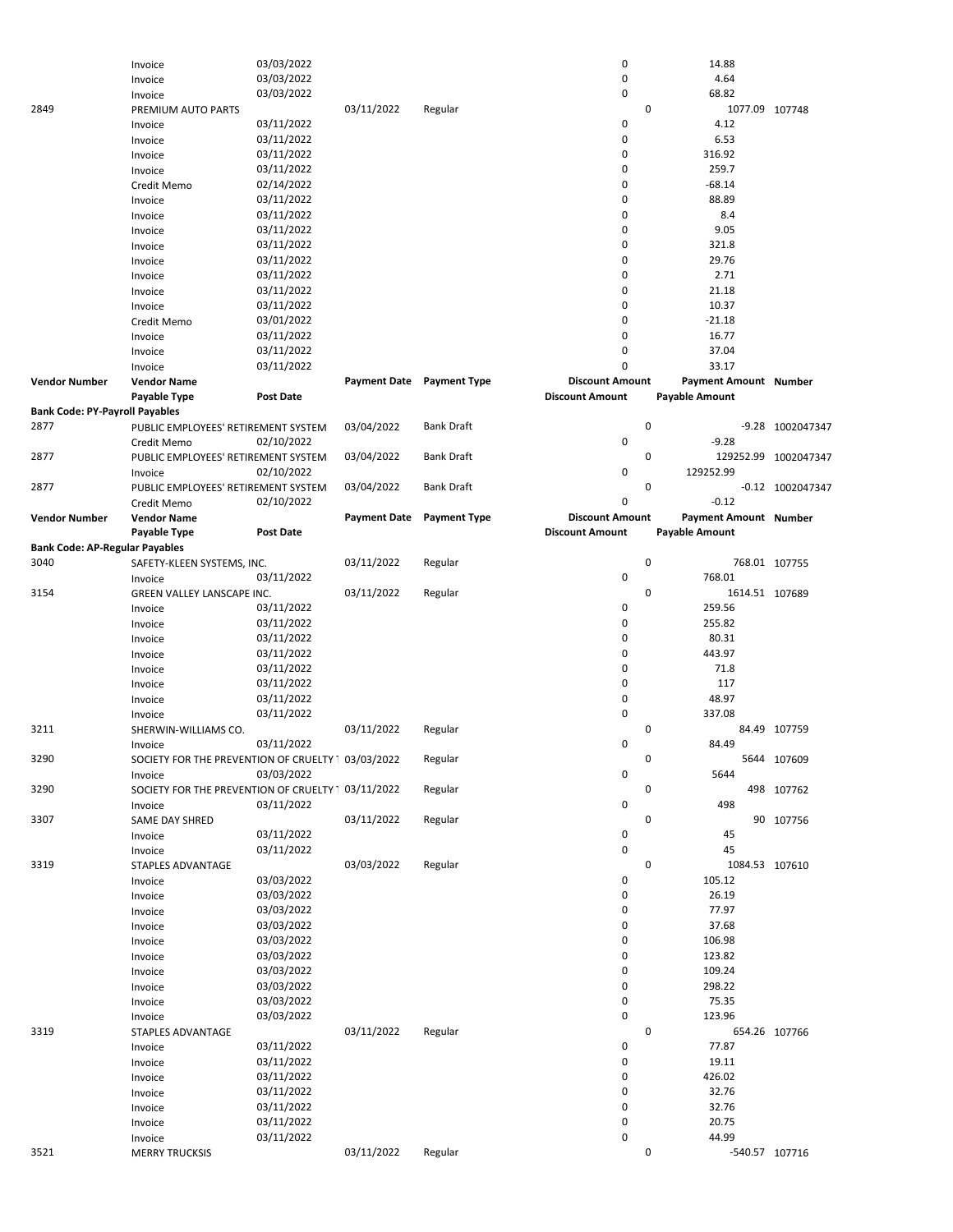| 3521                                  | <b>MERRY TRUCKSIS</b>                           |                  | 03/11/2022          | Regular             | 0                      |                       | 540.57 107716            |
|---------------------------------------|-------------------------------------------------|------------------|---------------------|---------------------|------------------------|-----------------------|--------------------------|
|                                       | Invoice                                         | 03/11/2022       |                     |                     | $\pmb{0}$              | 540.57                |                          |
| 3595                                  | VAPOR CLEANERS, INC.                            |                  | 03/11/2022          | Regular             | 0                      |                       | 72.01 107778             |
|                                       |                                                 |                  |                     |                     | 0                      | 24.48                 |                          |
|                                       | Invoice                                         | 03/11/2022       |                     |                     |                        |                       |                          |
|                                       | Invoice                                         | 03/11/2022       |                     |                     | 0                      | 16.32                 |                          |
|                                       | Invoice                                         | 03/11/2022       |                     |                     | 0                      | 24.48                 |                          |
|                                       | Invoice                                         | 03/11/2022       |                     |                     | $\pmb{0}$              | 6.73                  |                          |
| 3844                                  | DIAMONDBACK FIRE & RESCUE, INC.                 |                  | 03/11/2022          | Regular             | 0                      | 2663.26 107676        |                          |
|                                       | Invoice                                         | 03/11/2022       |                     |                     | 0                      | 2663.26               |                          |
|                                       |                                                 |                  |                     |                     |                        |                       |                          |
| <b>Vendor Number</b>                  | <b>Vendor Name</b>                              |                  | <b>Payment Date</b> | <b>Payment Type</b> | <b>Discount Amount</b> | Payment Amount Number |                          |
|                                       | Payable Type                                    | <b>Post Date</b> |                     |                     | <b>Discount Amount</b> | <b>Payable Amount</b> |                          |
| 3851                                  | <b>BOUND TREE MEDICAL, LLC</b>                  |                  | 03/11/2022          | Regular             | $\mathbf 0$            | 3103.54 107660        |                          |
|                                       | Invoice                                         | 03/11/2022       |                     |                     | $\pmb{0}$              | 633.16                |                          |
|                                       | Invoice                                         | 03/11/2022       |                     |                     | 0                      | 9.9                   |                          |
|                                       |                                                 |                  |                     |                     |                        |                       |                          |
|                                       | Invoice                                         | 03/11/2022       |                     |                     | 0                      | 1149.8                |                          |
|                                       | Invoice                                         | 03/11/2022       |                     |                     | 0                      | 1310.68               |                          |
| 3883                                  | FELIPE DE JESUS OLVERA                          |                  | 03/11/2022          | Regular             | 0                      | -11950 107683         |                          |
| 3883                                  | FELIPE DE JESUS OLVERA                          |                  | 03/11/2022          | Regular             | 0                      |                       | 11950 107683             |
|                                       | Invoice                                         | 03/11/2022       |                     |                     | 0                      | 3300                  |                          |
|                                       |                                                 |                  |                     |                     |                        |                       |                          |
|                                       | Invoice                                         | 03/11/2022       |                     |                     | $\mathsf 0$            | 8650                  |                          |
| 4059                                  | SILKSCREEN EXPRESS                              |                  | 03/11/2022          | Regular             | 0                      |                       | 383.82 107760            |
|                                       | Invoice                                         | 03/11/2022       |                     |                     | 0                      | 383.82                |                          |
| 4222                                  | HARRIS & ASSOCIATES, INC.                       |                  | 03/03/2022          | Regular             | 0                      | 6463.75 107566        |                          |
|                                       | Invoice                                         | 03/03/2022       |                     |                     | 0                      | 5331.25               |                          |
|                                       |                                                 |                  |                     |                     |                        |                       |                          |
|                                       | Invoice                                         | 03/03/2022       |                     |                     | $\mathsf 0$            | 1132.5                |                          |
| 4222                                  | HARRIS & ASSOCIATES, INC.                       |                  | 03/11/2022          | Regular             | 0                      | 7151.25 107691        |                          |
|                                       | Invoice                                         | 03/11/2022       |                     |                     | 0                      | 1237.5                |                          |
|                                       | Invoice                                         | 03/11/2022       |                     |                     | $\mathsf 0$            | 5913.75               |                          |
| 4422                                  | STOMMEL INC.                                    |                  |                     | Regular             | 0                      |                       | 259.05 107769            |
|                                       |                                                 |                  | 03/11/2022          |                     |                        |                       |                          |
|                                       | Invoice                                         | 03/11/2022       |                     |                     | 0                      | 259.05                |                          |
| 4480                                  | COMMUNITY HOSPITAL OF THE MONTEREY F 03/03/2022 |                  |                     | Regular             | $\mathbf 0$            |                       | 135 107552               |
|                                       | Invoice                                         | 03/03/2022       |                     |                     | 0                      | 27                    |                          |
|                                       | Invoice                                         | 03/03/2022       |                     |                     | 0                      | 27                    |                          |
|                                       |                                                 |                  |                     |                     | 0                      | 27                    |                          |
|                                       | Invoice                                         | 03/03/2022       |                     |                     |                        |                       |                          |
|                                       | Invoice                                         | 03/03/2022       |                     |                     | 0                      | 27                    |                          |
|                                       | Invoice                                         | 03/03/2022       |                     |                     | 0                      | 27                    |                          |
| 4487                                  | PTS COMMUNICATIONS                              |                  | 03/03/2022          | Regular             | 0                      |                       | 56 107601                |
|                                       | Invoice                                         | 03/03/2022       |                     |                     | 0                      | 28                    |                          |
|                                       |                                                 |                  |                     |                     |                        |                       |                          |
|                                       | Invoice                                         | 03/03/2022       |                     |                     | $\mathsf 0$            | 28                    |                          |
| 4519                                  | MICHAEL MASTROIANNI                             |                  | 03/11/2022          | Regular             | 0                      |                       | 1500 107718              |
|                                       | Invoice                                         | 03/11/2022       |                     |                     | 0                      | 1500                  |                          |
| 4560                                  | LAUREL CONTE                                    |                  | 03/03/2022          | Regular             | 0                      |                       | 1300 107578              |
|                                       |                                                 | 03/03/2022       |                     |                     | 0                      | 1300                  |                          |
|                                       | Invoice                                         |                  |                     |                     |                        |                       |                          |
| 4560                                  | <b>LAUREL CONTE</b>                             |                  | 03/11/2022          | Regular             | 0                      | 2362.18 107708        |                          |
|                                       | Invoice                                         | 03/11/2022       |                     |                     | 0                      | 2362.18               |                          |
| 4670                                  | OFFICE OF THE COUNTY COUNSEL                    |                  | 03/11/2022          | Regular             | 0                      |                       | 352 107737               |
|                                       | Invoice                                         | 03/11/2022       |                     |                     | 0                      | 352                   |                          |
|                                       |                                                 |                  |                     |                     | 0                      |                       |                          |
| 4892                                  | <b>EDGES ELECTRICAL GROUP</b>                   |                  | 03/03/2022          | Regular             |                        |                       | 721.25 107558            |
|                                       | Invoice                                         | 03/03/2022       |                     |                     | $\pmb{0}$              | 149.61                |                          |
|                                       | Invoice                                         | 03/03/2022       |                     |                     | 0                      | 510.42                |                          |
|                                       | Invoice                                         | 03/03/2022       |                     |                     | $\pmb{0}$              | 61.22                 |                          |
| 4892                                  | EDGES ELECTRICAL GROUP                          |                  | 03/11/2022          | Regular             | $\mathbf 0$            | 723.97 107678         |                          |
|                                       |                                                 | 03/11/2022       |                     |                     | 0                      | 43.23                 |                          |
|                                       | Invoice                                         |                  |                     |                     |                        |                       |                          |
|                                       | Invoice                                         | 03/11/2022       |                     |                     | $\pmb{0}$              | 33.82                 |                          |
|                                       | Invoice                                         | 03/11/2022       |                     |                     | 0                      | 157.86                |                          |
|                                       | Invoice                                         | 03/11/2022       |                     |                     | 0                      | 419.77                |                          |
|                                       | Invoice                                         | 03/11/2022       |                     |                     | $\pmb{0}$              | 69.29                 |                          |
| 4896                                  |                                                 |                  |                     |                     | 0                      |                       |                          |
|                                       | DEPARTMENT OF JUSTICE                           |                  | 03/11/2022          | Regular             |                        |                       | 64 107674                |
|                                       | Invoice                                         | 03/11/2022       |                     |                     | 0                      | 64                    |                          |
| <b>Vendor Number</b>                  | <b>Vendor Name</b>                              |                  | <b>Payment Date</b> | <b>Payment Type</b> | <b>Discount Amount</b> | Payment Amount Number |                          |
|                                       | Payable Type                                    | <b>Post Date</b> |                     |                     | <b>Discount Amount</b> | Payable Amount        |                          |
| 4970                                  | <b>WHITSON ENGINEERS</b>                        |                  | 03/11/2022          | Regular             | $\mathbf 0$            |                       | 136.5 107784             |
|                                       |                                                 |                  |                     |                     |                        |                       |                          |
|                                       | Invoice                                         | 03/11/2022       |                     |                     | 0                      | 136.5                 |                          |
| 4970                                  | <b>WHITSON ENGINEERS</b>                        |                  | 03/11/2022          | Regular             | 0                      |                       | 4384 107785              |
|                                       | Invoice                                         | 03/11/2022       |                     |                     | 0                      | 4384                  |                          |
| <b>Vendor Number</b>                  | <b>Vendor Name</b>                              |                  | <b>Payment Date</b> | <b>Payment Type</b> | <b>Discount Amount</b> | Payment Amount Number |                          |
|                                       | Payable Type                                    | <b>Post Date</b> |                     |                     | <b>Discount Amount</b> | Payable Amount        |                          |
| <b>Bank Code: PY-Payroll Payables</b> |                                                 |                  |                     |                     |                        |                       |                          |
|                                       |                                                 |                  |                     |                     |                        |                       |                          |
| 5144                                  | STATE OF CALIFORNIA                             |                  | 03/10/2022          | Bank Draft          | 0                      |                       | 37809.63 1-517-836-896   |
|                                       | Invoice                                         | 03/10/2022       |                     |                     | $\mathsf 0$            | 37809.63              |                          |
| 5144                                  | STATE OF CALIFORNIA                             |                  | 03/10/2022          | Bank Draft          | 0                      |                       | 1149.71 2-131-188-320    |
|                                       | Invoice                                         | 03/10/2022       |                     |                     | $\pmb{0}$              | 1149.71               |                          |
| 5264                                  |                                                 |                  | 03/10/2022          | <b>Bank Draft</b>   | 0                      |                       | 22549.54 270247000716331 |
|                                       | RABOBANK, N.A.                                  |                  |                     |                     |                        |                       |                          |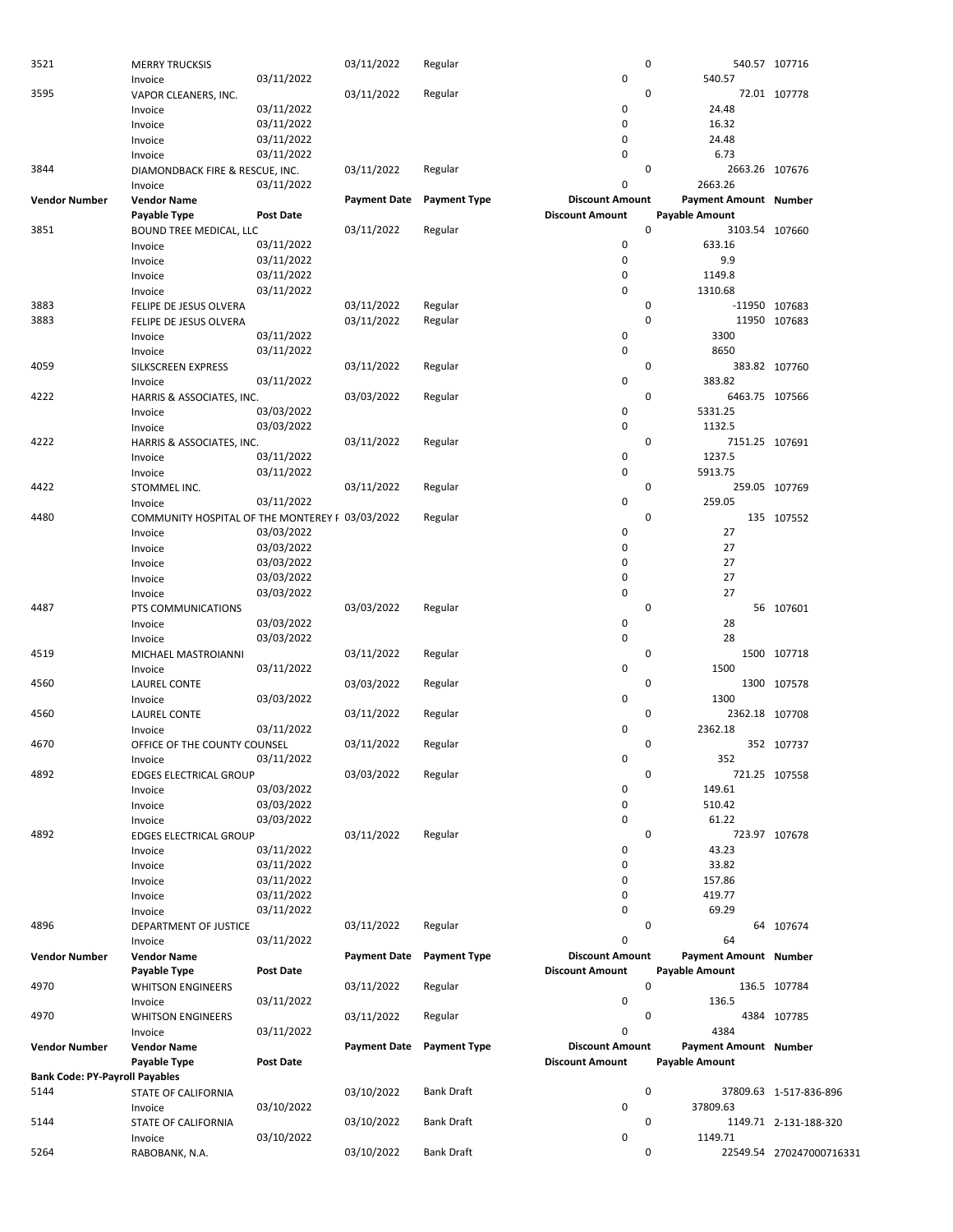|                                       | Invoice                                          | 03/10/2022       |                     |                     | $\pmb{0}$              | 22549.54                     |                          |
|---------------------------------------|--------------------------------------------------|------------------|---------------------|---------------------|------------------------|------------------------------|--------------------------|
| 5264                                  |                                                  |                  |                     | <b>Bank Draft</b>   | 0                      |                              |                          |
|                                       | RABOBANK, N.A.                                   |                  | 03/10/2022          |                     |                        |                              | 98931.99 270247000716331 |
|                                       | Invoice                                          | 03/10/2022       |                     |                     | 0                      | 98931.99                     |                          |
| <b>Vendor Number</b>                  | <b>Vendor Name</b>                               |                  | <b>Payment Date</b> | <b>Payment Type</b> | <b>Discount Amount</b> | Payment Amount Number        |                          |
|                                       |                                                  |                  |                     |                     |                        |                              |                          |
|                                       | Payable Type                                     | <b>Post Date</b> |                     |                     | <b>Discount Amount</b> | Payable Amount               |                          |
| <b>Bank Code: AP-Regular Payables</b> |                                                  |                  |                     |                     |                        |                              |                          |
| 5272                                  | <b>CITY OF SEASIDE</b>                           |                  | 03/11/2022          | Regular             | $\mathbf 0$            | 500.95 107667                |                          |
|                                       |                                                  |                  |                     |                     |                        |                              |                          |
|                                       | Invoice                                          | 03/11/2022       |                     |                     | $\mathbf 0$            | 500.95                       |                          |
| 5319                                  | MONTEREY COUNTY MAYORS' ASSOCIATION 03/11/2022   |                  |                     | Regular             | 0                      |                              | 1500 107729              |
|                                       |                                                  |                  |                     |                     |                        |                              |                          |
|                                       | Invoice                                          | 03/11/2022       |                     |                     | 0                      | 1500                         |                          |
| 5359                                  | CALIFORNIA LAW ENFORCEMENT ASSOC OF 1 03/03/2022 |                  |                     | Regular             | 0                      |                              | 50 107545                |
|                                       |                                                  |                  |                     |                     |                        |                              |                          |
|                                       | Invoice                                          | 03/03/2022       |                     |                     | 0                      | 50                           |                          |
| 5417                                  | <b>RENTAL DEPOT</b>                              |                  | 03/11/2022          | Regular             | 0                      | 1000.5 107751                |                          |
|                                       |                                                  |                  |                     |                     | $\mathbf 0$            | 680.5                        |                          |
|                                       | Invoice                                          | 03/11/2022       |                     |                     |                        |                              |                          |
|                                       | Invoice                                          | 03/11/2022       |                     |                     | 0                      | 125                          |                          |
|                                       | Invoice                                          | 03/11/2022       |                     |                     | 0                      | 195                          |                          |
|                                       |                                                  |                  |                     |                     |                        |                              |                          |
| 5523                                  | ADVANCE WATER ENGINEERING, INC.                  |                  | 03/03/2022          | Regular             | 0                      | 266.25 107534                |                          |
|                                       | Invoice                                          | 03/03/2022       |                     |                     | $\mathbf 0$            | 266.25                       |                          |
|                                       |                                                  |                  |                     |                     |                        |                              |                          |
| <b>Vendor Number</b>                  | <b>Vendor Name</b>                               |                  | <b>Payment Date</b> | <b>Payment Type</b> | <b>Discount Amount</b> | <b>Payment Amount Number</b> |                          |
|                                       | Payable Type                                     | <b>Post Date</b> |                     |                     | <b>Discount Amount</b> | Payable Amount               |                          |
|                                       |                                                  |                  |                     |                     |                        |                              |                          |
| <b>Bank Code: PY-Payroll Payables</b> |                                                  |                  |                     |                     |                        |                              |                          |
| 5539                                  | AFLAC                                            |                  | 03/11/2022          | <b>Bank Draft</b>   | $\mathbf 0$            | -130.58 325454               |                          |
| 5539                                  |                                                  |                  | 03/11/2022          | <b>Bank Draft</b>   | 0                      |                              |                          |
|                                       | AFLAC                                            |                  |                     |                     |                        | -121.37 325454               |                          |
| 5539                                  | AFLAC                                            |                  | 03/11/2022          | <b>Bank Draft</b>   | 0                      | -130.58 325454               |                          |
| 5539                                  | AFLAC                                            |                  | 03/11/2022          | <b>Bank Draft</b>   | 0                      | 130.58 325454                |                          |
|                                       |                                                  |                  |                     |                     |                        |                              |                          |
|                                       | Invoice                                          | 02/24/2022       |                     |                     | 0                      | 130.58                       |                          |
| 5539                                  | AFLAC                                            |                  | 03/11/2022          | <b>Bank Draft</b>   | 0                      | -121.37 325454               |                          |
|                                       |                                                  |                  |                     |                     |                        |                              |                          |
| 5539                                  | AFLAC                                            |                  | 03/11/2022          | <b>Bank Draft</b>   | 0                      | 121.37 325454                |                          |
|                                       | Invoice                                          | 02/10/2022       |                     |                     | 0                      | 121.37                       |                          |
| 5539                                  |                                                  |                  |                     | <b>Bank Draft</b>   | 0                      | 130.58 325454                |                          |
|                                       | AFLAC                                            |                  | 03/11/2022          |                     |                        |                              |                          |
|                                       | Invoice                                          | 02/10/2022       |                     |                     | 0                      | 130.58                       |                          |
| 5539                                  | AFLAC                                            |                  | 03/11/2022          | <b>Bank Draft</b>   | 0                      | 121.37 325454                |                          |
|                                       |                                                  |                  |                     |                     |                        |                              |                          |
|                                       | Invoice                                          | 02/24/2022       |                     |                     | 0                      | 121.37                       |                          |
| <b>Vendor Number</b>                  | <b>Vendor Name</b>                               |                  | <b>Payment Date</b> | <b>Payment Type</b> | <b>Discount Amount</b> | Payment Amount Number        |                          |
|                                       |                                                  |                  |                     |                     |                        |                              |                          |
|                                       | Payable Type                                     | <b>Post Date</b> |                     |                     | <b>Discount Amount</b> | Payable Amount               |                          |
| <b>Bank Code: AP-Regular Payables</b> |                                                  |                  |                     |                     |                        |                              |                          |
| 5582                                  |                                                  |                  |                     |                     | 0                      |                              | 306.47 107738            |
|                                       | O'REILLY AUTO PARTS                              |                  | 03/11/2022          | Regular             |                        |                              |                          |
|                                       | Invoice                                          | 03/11/2022       |                     |                     | 0                      | 63.35                        |                          |
|                                       | Invoice                                          | 03/11/2022       |                     |                     | 0                      | 130.15                       |                          |
|                                       |                                                  |                  |                     |                     |                        |                              |                          |
|                                       | Invoice                                          | 03/11/2022       |                     |                     | 0                      | 51.35                        |                          |
|                                       | Invoice                                          | 03/11/2022       |                     |                     | $\mathbf 0$            | 61.62                        |                          |
|                                       |                                                  |                  |                     |                     |                        |                              |                          |
| 5753                                  | <b>HEIHACHIRO TAKARABE</b>                       |                  | 03/03/2022          | Regular             | 0                      |                              | 91.35 107570             |
|                                       | Invoice                                          | 03/03/2022       |                     |                     | $\mathbf 0$            | 91.35                        |                          |
| 5776                                  |                                                  |                  |                     |                     | 0                      |                              |                          |
|                                       | ALENA RACHELLE WAGREICH                          |                  | 03/03/2022          | Regular             |                        |                              | 282.01 107536            |
|                                       | Invoice                                          | 03/03/2022       |                     |                     | $\mathbf 0$            | 282.01                       |                          |
| 5873                                  | UNITED SITE SERVICES OF CALIFORNIA, INC.         |                  | 03/11/2022          | Regular             | 0                      |                              | 54.63 107777             |
|                                       |                                                  |                  |                     |                     |                        |                              |                          |
|                                       | Invoice                                          | 03/11/2022       |                     |                     | 0                      | 54.63                        |                          |
| 5875                                  | HINDERLITER, de LLAMAS & ASSOCIATES              |                  | 03/03/2022          | Regular             | 0                      |                              | 3000 107572              |
|                                       |                                                  |                  |                     |                     | $\mathbf 0$            | 3000                         |                          |
|                                       | Invoice                                          | 03/03/2022       |                     |                     |                        |                              |                          |
| 5875                                  | HINDERLITER, de LLAMAS & ASSOCIATES              |                  | 03/11/2022          | Regular             | 0                      | 19397.24 107695              |                          |
|                                       | Invoice                                          | 03/11/2022       |                     |                     | 0                      | 19397.24                     |                          |
|                                       |                                                  |                  |                     |                     |                        |                              |                          |
| 5969                                  | <b>FASTENAL COMPANY</b>                          |                  | 03/03/2022          | Regular             | 0                      | 312.12 107560                |                          |
|                                       | Invoice                                          | 03/03/2022       |                     |                     | 0                      | 171.48                       |                          |
|                                       |                                                  | 03/03/2022       |                     |                     | 0                      | 73.81                        |                          |
|                                       | Invoice                                          |                  |                     |                     |                        |                              |                          |
|                                       | Invoice                                          | 03/03/2022       |                     |                     | 0                      | 66.83                        |                          |
| 5996                                  | WITMER-TYSON IMPORTS                             |                  | 03/03/2022          | Regular             | 0                      |                              | 650 107619               |
|                                       |                                                  |                  |                     |                     |                        |                              |                          |
|                                       | Invoice                                          | 03/03/2022       |                     |                     | $\mathbf 0$            | 650                          |                          |
| 6017                                  | <b>AIRTEC SERVICE</b>                            |                  | 03/03/2022          | Regular             | 0                      |                              | 400 107535               |
|                                       |                                                  |                  |                     |                     |                        |                              |                          |
|                                       | Invoice                                          | 03/03/2022       |                     |                     | $\mathbf 0$            | 400                          |                          |
| 6017                                  | <b>AIRTEC SERVICE</b>                            |                  | 03/11/2022          | Regular             | 0                      | 1217.11 107652               |                          |
|                                       |                                                  | 03/11/2022       |                     |                     | 0                      | 400                          |                          |
|                                       | Invoice                                          |                  |                     |                     |                        |                              |                          |
|                                       | Invoice                                          | 03/11/2022       |                     |                     | $\mathbf 0$            | 817.11                       |                          |
| 6027                                  | RICHARDS, WATSON & GERSHON                       |                  | 03/03/2022          | Regular             | 0                      | 2829.76 107603               |                          |
|                                       |                                                  |                  |                     |                     |                        |                              |                          |
|                                       | Invoice                                          | 03/03/2022       |                     |                     | 0                      | 2241.76                      |                          |
|                                       | Invoice                                          | 03/03/2022       |                     |                     | 0                      | 588                          |                          |
|                                       |                                                  |                  |                     |                     |                        |                              |                          |
| 6172                                  | LEXISNEXIS RISK DATA MANGEMENT INC.              |                  | 03/11/2022          | Regular             | 0                      |                              | 960 107709               |
|                                       | Invoice                                          | 03/11/2022       |                     |                     | 0                      | 960                          |                          |
| 6193                                  | PURCHASE POWER                                   |                  | 03/03/2022          | Regular             | 0                      |                              | 1000 107602              |
|                                       |                                                  |                  |                     |                     |                        |                              |                          |
|                                       | Invoice                                          | 03/03/2022       |                     |                     | $\mathbf 0$            | 1000                         |                          |
| 6197                                  | U.S. BANK EQUIPMENT FINANCE                      |                  | 03/11/2022          | Regular             | 0                      | 1497.67 107776               |                          |
|                                       |                                                  |                  |                     |                     |                        |                              |                          |
|                                       | Invoice                                          | 03/11/2022       |                     |                     | 0                      | 125.71                       |                          |
|                                       | Invoice                                          | 03/11/2022       |                     |                     | $\mathbf 0$            | 1371.96                      |                          |
| 6204                                  | <b>CONCERN HEALTH</b>                            |                  | 03/03/2022          | Regular             | 0                      | 794.75 107554                |                          |
|                                       |                                                  |                  |                     |                     |                        |                              |                          |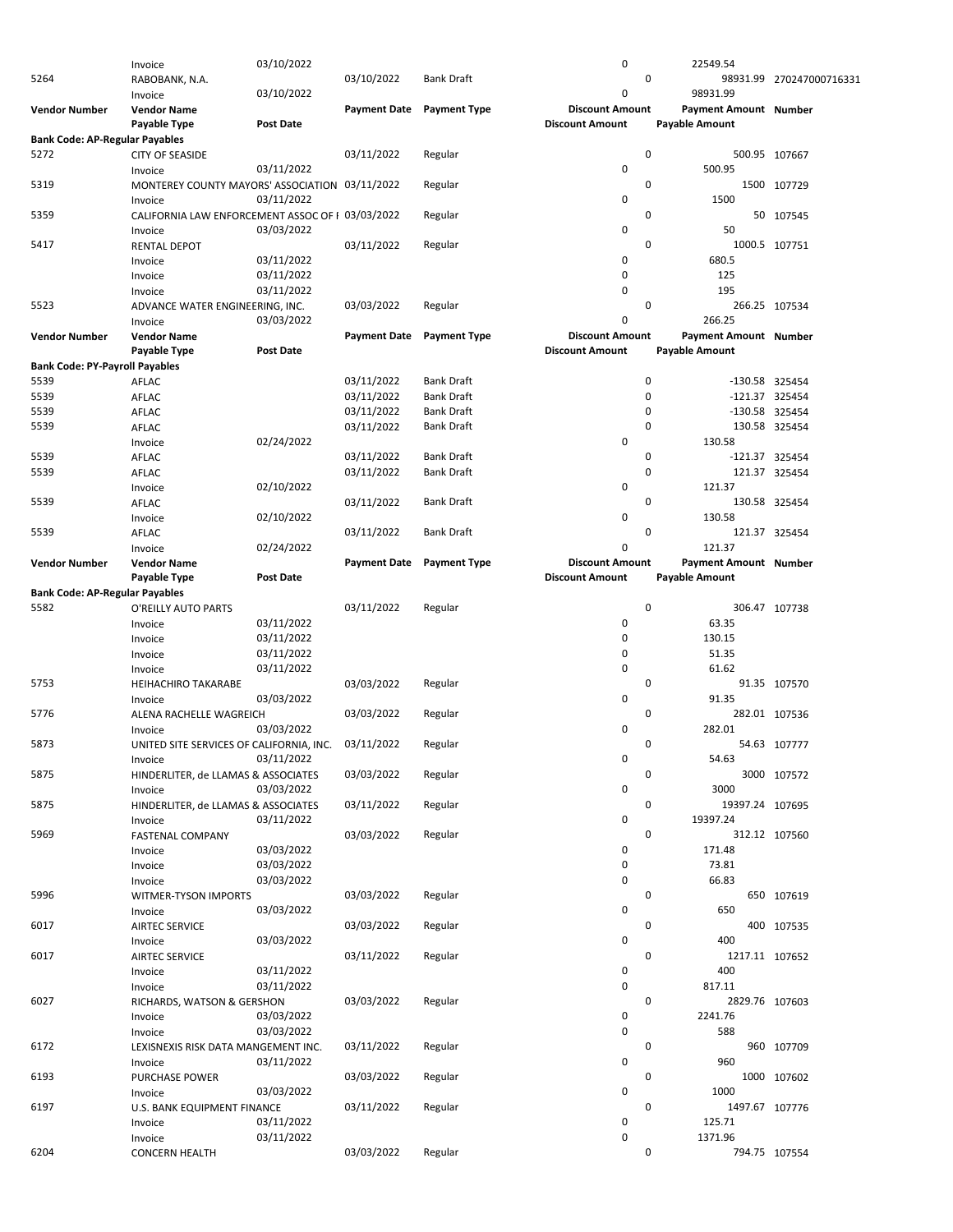|                      | Invoice                                        | 03/03/2022       |                     |                     | 0                      | 794.75                        |               |
|----------------------|------------------------------------------------|------------------|---------------------|---------------------|------------------------|-------------------------------|---------------|
| 6210                 | S & L INVESTMENTS                              |                  | 03/11/2022          | Regular             |                        | 0                             | 83.02 107752  |
|                      |                                                |                  |                     |                     | 0                      | 83.02                         |               |
|                      | Invoice                                        | 03/11/2022       |                     |                     |                        |                               |               |
| 6231                 | J & F LOCKWOOD, INC.                           |                  | 03/11/2022          | Regular             |                        | 0                             | 179.85 107699 |
|                      | Invoice                                        | 03/11/2022       |                     |                     | 0                      | 179.85                        |               |
| 6306                 | <b>GAVILAN PEST CONTROL</b>                    |                  | 03/11/2022          | Regular             |                        | 0                             | 65 107686     |
|                      |                                                |                  |                     |                     |                        |                               |               |
|                      | Invoice                                        | 03/11/2022       |                     |                     | 0                      | 65                            |               |
| 6379                 | MARINA COAST WATER DISTRICT                    |                  | 03/11/2022          | Regular             |                        | 0<br>3922.16 107712           |               |
|                      | Invoice                                        | 03/11/2022       |                     |                     | 0                      | 3922.16                       |               |
|                      |                                                |                  |                     |                     | <b>Discount Amount</b> |                               |               |
| <b>Vendor Number</b> | <b>Vendor Name</b>                             |                  | <b>Payment Date</b> | <b>Payment Type</b> |                        | Payment Amount Number         |               |
|                      | Payable Type                                   | <b>Post Date</b> |                     |                     | <b>Discount Amount</b> | <b>Payable Amount</b>         |               |
| 6471                 | MONTEREY CO. BUSINESS COUNCIL                  |                  | 03/11/2022          | Regular             |                        | 0                             | 500 107727    |
|                      | Invoice                                        | 03/11/2022       |                     |                     | 0                      | 500                           |               |
|                      |                                                |                  |                     |                     |                        |                               |               |
| 6553                 | COMCAST                                        |                  | 03/03/2022          | Regular             |                        | 0                             | 57.71 107550  |
|                      | Invoice                                        | 03/03/2022       |                     |                     | 0                      | 57.71                         |               |
| 6553                 | COMCAST                                        |                  | 03/11/2022          | Regular             |                        | 0                             | 737.58 107669 |
|                      |                                                | 03/11/2022       |                     |                     | 0                      | 311.7                         |               |
|                      | Invoice                                        |                  |                     |                     |                        |                               |               |
|                      | Invoice                                        | 03/11/2022       |                     |                     | 0                      | 425.88                        |               |
| 6664                 | QUALITY WATER ENTERPRISES INC                  |                  | 03/11/2022          | Regular             |                        | 0                             | 284 107750    |
|                      | Invoice                                        | 03/11/2022       |                     |                     | 0                      | 284                           |               |
|                      |                                                |                  |                     |                     |                        |                               |               |
| 6671                 | <b>VERIZON WIRELESS</b>                        |                  | 03/03/2022          | Regular             |                        | 0                             | 140.41 107616 |
|                      | Invoice                                        | 03/03/2022       |                     |                     | 0                      | 51.22                         |               |
|                      | Invoice                                        | 03/03/2022       |                     |                     | $\pmb{0}$              | 38.01                         |               |
|                      | Invoice                                        | 03/03/2022       |                     |                     | 0                      | 51.18                         |               |
|                      |                                                |                  |                     |                     |                        |                               |               |
| 6671                 | <b>VERIZON WIRELESS</b>                        |                  | 03/11/2022          | Regular             |                        | $\mathbf 0$<br>2941.32 107779 |               |
|                      | Invoice                                        | 03/11/2022       |                     |                     | 0                      | 650.67                        |               |
|                      | Invoice                                        | 03/11/2022       |                     |                     | 0                      | 38.01                         |               |
|                      |                                                |                  |                     |                     | 0                      | 826.45                        |               |
|                      | Invoice                                        | 03/11/2022       |                     |                     |                        |                               |               |
|                      | Invoice                                        | 03/11/2022       |                     |                     | 0                      | 38.01                         |               |
|                      | Invoice                                        | 03/11/2022       |                     |                     | $\mathbf 0$            | 431.67                        |               |
|                      | Invoice                                        | 03/11/2022       |                     |                     | 0                      | 78.84                         |               |
|                      |                                                | 03/11/2022       |                     |                     | 0                      | 51.14                         |               |
|                      | Invoice                                        |                  |                     |                     |                        |                               |               |
|                      | Invoice                                        | 03/11/2022       |                     |                     | 0                      | 289.18                        |               |
|                      | Invoice                                        | 03/11/2022       |                     |                     | 0                      | 51.2                          |               |
|                      | Invoice                                        | 03/11/2022       |                     |                     | 0                      | 486.15                        |               |
| 6727                 | DATAPROSE, LLC                                 |                  | 03/11/2022          | Regular             |                        | 0                             | 819.1 107672  |
|                      |                                                | 03/11/2022       |                     |                     | 0                      | 819.1                         |               |
|                      | Invoice                                        |                  |                     |                     |                        |                               |               |
| 6747                 | <b>AT&amp;T MOBILITY</b>                       |                  | 03/03/2022          | Regular             |                        | 0                             | 440.86 107539 |
|                      | Invoice                                        | 03/03/2022       |                     |                     | 0                      | 116.98                        |               |
|                      | Invoice                                        | 03/03/2022       |                     |                     | 0                      | 323.88                        |               |
| 6761                 |                                                |                  |                     |                     |                        | 0<br>2643.85 107733           |               |
|                      | MONTEREY SIGNS, INC.                           |                  | 03/11/2022          | Regular             |                        |                               |               |
|                      | Invoice                                        | 03/11/2022       |                     |                     | 0                      | 2643.85                       |               |
| 6936                 | STATE WATER RESOURCES CONTROL BOARD 03/03/2022 |                  |                     | Regular             |                        | 0                             | 50 107611     |
|                      | Invoice                                        | 03/03/2022       |                     |                     | 0                      | 50                            |               |
| 6966                 |                                                |                  | 03/03/2022          | Regular             |                        | 1975.94 107573<br>0           |               |
|                      | HOLIDAYGOO, INC.                               |                  |                     |                     | 0                      |                               |               |
|                      | Invoice                                        | 03/03/2022       |                     |                     |                        | 1975.94                       |               |
| 7043                 | COUNTY OF SANTA CLARA                          |                  |                     |                     |                        |                               |               |
|                      |                                                |                  |                     |                     |                        | 0                             |               |
|                      |                                                |                  | 03/03/2022          | Regular             |                        |                               | 963.71 107555 |
| 7071                 | Invoice                                        | 03/03/2022       |                     |                     | 0                      | 963.71                        |               |
|                      | AT&T                                           |                  | 03/11/2022          | Regular             |                        | 0                             | 157.5 107655  |
|                      | Invoice                                        | 03/11/2022       |                     |                     | 0                      | 52.5                          |               |
|                      | Invoice                                        | 03/11/2022       |                     |                     | 0                      | 52.5                          |               |
|                      |                                                |                  |                     |                     |                        |                               |               |
|                      | Invoice                                        | 03/11/2022       |                     |                     | 0                      | 52.5                          |               |
| 7105                 | EMERGENCY VEHICLE SPECIALISTS, INC.            |                  | 03/03/2022          | Regular             |                        | 0                             | 635.31 107559 |
|                      | Invoice                                        | 03/03/2022       |                     |                     | 0                      | 635.31                        |               |
| 7105                 | EMERGENCY VEHICLE SPECIALISTS, INC.            |                  | 03/11/2022          | Regular             |                        | 0<br>2072.45 107679           |               |
|                      |                                                |                  |                     |                     |                        |                               |               |
|                      | Invoice                                        | 03/11/2022       |                     |                     | 0                      | 2072.45                       |               |
| 7130                 | SOUTH BAY REGIONAL PUBLIC SAFETY               |                  | 03/11/2022          | Regular             |                        | 0                             | 665 107763    |
|                      | Invoice                                        | 03/11/2022       |                     |                     | 0                      | 665                           |               |
| <b>Vendor Number</b> | <b>Vendor Name</b>                             |                  | <b>Payment Date</b> | <b>Payment Type</b> | <b>Discount Amount</b> | <b>Payment Amount Number</b>  |               |
|                      |                                                |                  |                     |                     |                        |                               |               |
|                      | Payable Type                                   | <b>Post Date</b> |                     |                     | <b>Discount Amount</b> | Payable Amount                |               |
| 7236                 | JOHN LAMBIRTH TRUCKING, INC.                   |                  | 03/11/2022          | Regular             |                        | 0                             | 2101.2 107703 |
|                      | Invoice                                        | 03/11/2022       |                     |                     | 0                      | 2101.2                        |               |
| 7242                 | SEASIDE POLICE ACTIVITIES LEAGUE, INC.         |                  | 03/03/2022          | Regular             |                        | 0                             | 3000 107605   |
|                      | Invoice                                        | 03/03/2022       |                     |                     | 0                      | 3000                          |               |
|                      |                                                |                  |                     |                     |                        |                               |               |
| 7324                 | BEAR ELECTRICAL SOLUTIONS                      |                  | 03/11/2022          | Regular             |                        | 0                             | 5916.5 107659 |
|                      | Invoice                                        | 03/11/2022       |                     |                     | 0                      | 3961.5                        |               |
|                      | Invoice                                        | 03/11/2022       |                     |                     | 0                      | 1785                          |               |
|                      | Invoice                                        | 03/11/2022       |                     |                     | 0                      | 170                           |               |
|                      |                                                |                  |                     |                     |                        | 0                             |               |
| 7494                 | PAVEMENT ENGINEERING, INC.                     |                  | 03/03/2022          | Regular             |                        |                               | 10865 107597  |
|                      | Invoice                                        | 03/03/2022       |                     |                     | 0                      | 7232.5                        |               |
|                      | Invoice                                        | 03/03/2022       |                     |                     | 0                      | 3632.5                        |               |
| 7505                 | MONTEREY BAY ANALYTICAL SVCS.                  |                  | 03/11/2022          | Regular             |                        | 0                             | 50 107723     |
|                      | Invoice                                        | 03/11/2022       |                     |                     | 0                      | 50                            |               |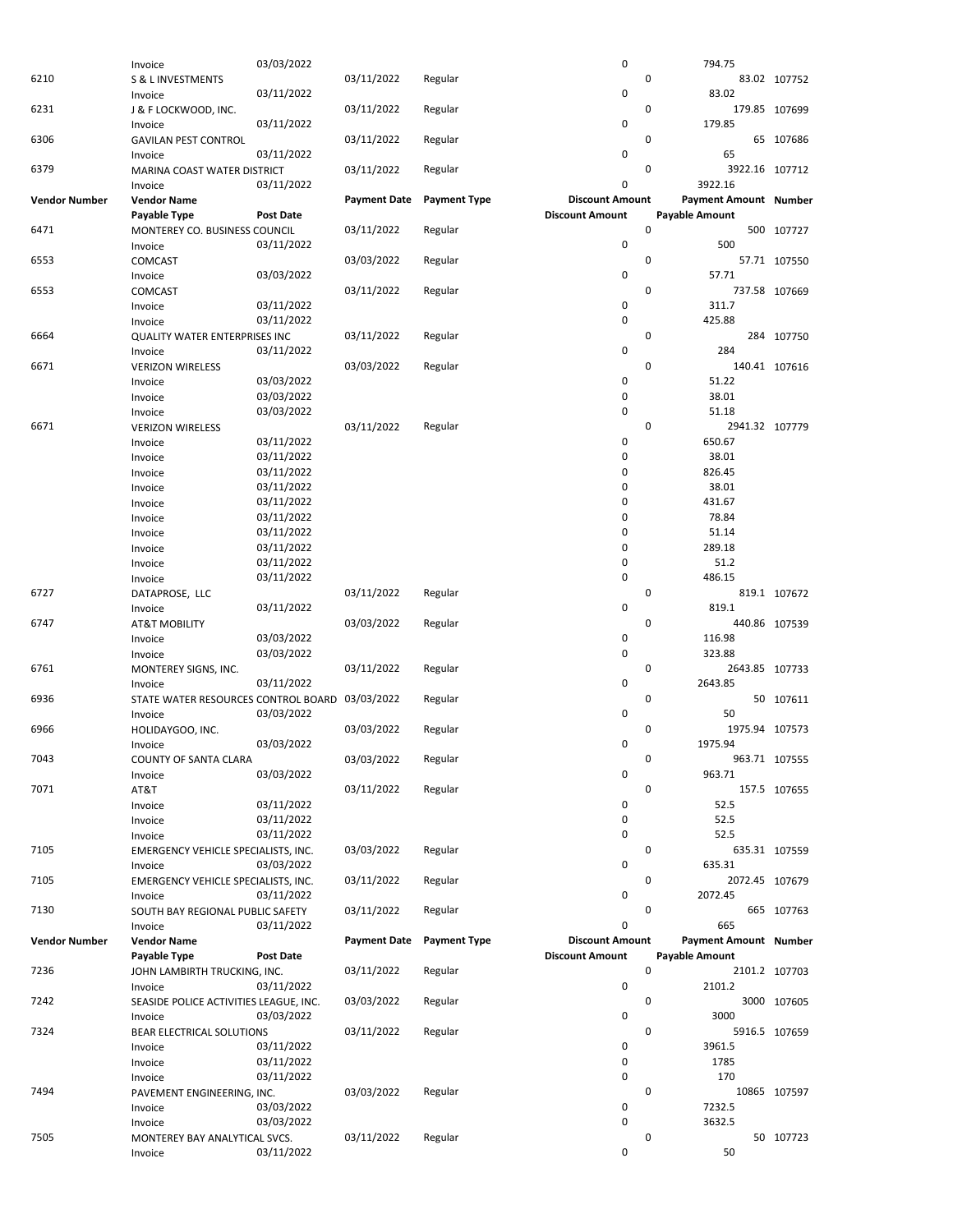| 0<br>7644<br>03/03/2022<br>4790.18 107551<br><b>COMCAST BUSINESS</b><br>Regular<br>0<br>4790.18<br>03/03/2022<br>Invoice<br>0<br>7672<br>100 107743<br>PATRICIA A. LINTELL<br>03/11/2022<br>Regular<br>03/11/2022<br>0<br>100<br>Invoice<br>$\mathbf 0$<br>7763<br>03/11/2022<br>Regular<br>284.13 107690<br>GREENWASTE RECOVERY, INC.<br>03/11/2022<br>0<br>214.35<br>Invoice<br>$\mathbf 0$<br>69.78<br>03/11/2022<br>Invoice<br>$\mathbf 0$<br>7910<br>03/11/2022<br>KOFF & ASSOCIATES<br>Regular<br>880<br>0<br>03/11/2022<br>Invoice<br>Payment Amount Number<br><b>Payment Date</b><br><b>Payment Type</b><br><b>Discount Amount</b><br><b>Vendor Number</b><br><b>Vendor Name</b><br>Payable Type<br>Post Date<br><b>Discount Amount</b><br><b>Payable Amount</b><br><b>Bank Code: PY-Payroll Payables</b><br>$\mathbf 0$<br>7975<br><b>Bank Draft</b><br>1777.32 D404187<br>02/28/2022<br>AMERICAN FIDELITY<br>$\mathbf 0$<br>01/13/2022<br>1777.32<br>Invoice<br>0<br>7975<br><b>Bank Draft</b><br>4069.37 D404187<br>02/28/2022<br>AMERICAN FIDELITY<br>0<br>4069.37<br>01/13/2022<br>Invoice<br>$\mathbf 0$<br>7975<br>02/28/2022<br><b>Bank Draft</b><br>1716.77 D404187<br>AMERICAN FIDELITY<br>0<br>1716.77<br>01/27/2022<br>Invoice<br>0<br>7975<br>02/28/2022<br><b>Bank Draft</b><br>-25.68 D404187<br>AMERICAN FIDELITY<br>0<br>$-25.68$<br>01/27/2022<br>Credit Memo<br>02/28/2022<br>0<br>7975<br><b>Bank Draft</b><br>17.04 D404187<br>AMERICAN FIDELITY<br>$\pmb{0}$<br>17.04<br>02/28/2022<br>Debit Memo<br>0<br>7975<br>02/28/2022<br><b>Bank Draft</b><br>18.76 D404187<br>AMERICAN FIDELITY<br>0<br>18.76<br>01/27/2022<br>Debit Memo<br>7975<br>$\mathbf 0$<br><b>Bank Draft</b><br>17.45 D404187<br>02/28/2022<br>AMERICAN FIDELITY<br>0<br>01/27/2022<br>17.45<br>Debit Memo<br>$\mathbf 0$<br>7975<br>02/28/2022<br>Bank Draft<br>93.98 D404187<br>AMERICAN FIDELITY<br>$\pmb{0}$<br>93.98<br>01/27/2022<br>Debit Memo<br>$\mathbf 0$<br>3917.93 D404187<br>7975<br>02/28/2022<br><b>Bank Draft</b><br>AMERICAN FIDELITY<br>0<br>3917.93<br>01/27/2022<br>Invoice<br>$\mathbf 0$<br>7975<br>02/28/2022<br><b>Bank Draft</b><br>20.66 D404187<br>AMERICAN FIDELITY<br>$\pmb{0}$<br>20.66<br>01/27/2022<br>Debit Memo<br>7975<br>02/28/2022<br>$\mathbf 0$<br>Bank Draft<br>AMERICAN FIDELITY<br>0<br>01/27/2022<br>$-19.56$<br>Credit Memo<br>$\mathbf 0$<br>7975<br>03/03/2022<br>Bank Draft<br>AMERICAN FIDELITY<br>0<br>17.04<br>02/24/2022<br>Debit Memo<br>0<br>7975<br>03/03/2022<br>Bank Draft<br>AMERICAN FIDELITY<br>$\mathbf 0$<br>20.66<br>02/24/2022<br>Debit Memo<br>$\mathbf 0$<br>7975<br>Bank Draft<br>03/03/2022<br>AMERICAN FIDELITY<br>$\pmb{0}$<br>$-19.56$<br>02/24/2022<br>Credit Memo<br>03/03/2022<br>$\mathbf 0$<br>7975<br>Bank Draft<br>1679.05 D418087<br>AMERICAN FIDELITY<br>$\mathbf 0$<br>1679.05<br>02/10/2022<br>Invoice<br>03/03/2022<br>7975<br><b>Bank Draft</b><br>0<br>3794.78 D418087<br>AMERICAN FIDELITY<br>0<br>3794.78<br>02/10/2022<br>Invoice<br>1705.15 D418087<br>7975<br>03/03/2022<br><b>Bank Draft</b><br>0<br>AMERICAN FIDELITY<br>02/24/2022<br>0<br>1705.15<br>Invoice<br>0<br>7975<br>AMERICAN FIDELITY<br>03/03/2022<br>Bank Draft<br>3775.5 D418087<br>$\pmb{0}$<br>3775.5<br>02/24/2022<br>Invoice<br>7975<br>03/03/2022<br><b>Bank Draft</b><br>0<br>AMERICAN FIDELITY<br>-12 D418087<br>0<br>$-12$<br>02/24/2022<br>Credit Memo<br>7975<br>03/03/2022<br>Bank Draft<br>0<br>-25.68 D418087<br>AMERICAN FIDELITY<br>0<br>$-25.68$<br>02/24/2022<br>Credit Memo<br>0<br>7975<br>03/03/2022<br><b>Bank Draft</b><br>147.64 D418087<br>AMERICAN FIDELITY<br>$\pmb{0}$<br>147.64<br>02/24/2022<br>Debit Memo<br>7976<br>03/03/2022<br>Bank Draft<br>0<br>29.16 117542<br>AMERICAN FIDELITY<br>0<br>29.16<br>02/24/2022<br>Debit Memo<br><b>Discount Amount</b><br>Payment Amount Number<br><b>Vendor Number</b><br><b>Payment Date</b><br><b>Payment Type</b><br><b>Vendor Name</b><br>Post Date<br><b>Payable Amount</b><br><b>Discount Amount</b><br>Payable Type<br>03/03/2022<br>Bank Draft<br>0<br>7976<br>-41.66 117542<br>AMERICAN FIDELITY<br>$\pmb{0}$<br>$-41.66$<br>02/24/2022<br>Credit Memo<br>03/03/2022<br>$\mathbf 0$<br>7976<br><b>Bank Draft</b><br>83.34 117542<br>AMERICAN FIDELITY<br>$\pmb{0}$<br>83.34<br>02/24/2022<br>Debit Memo<br>0<br>7976<br>Bank Draft<br>03/03/2022<br>AMERICAN FIDELITY<br>02/24/2022<br>0<br>70<br>Debit Memo<br>0<br>7976<br>03/03/2022<br><b>Bank Draft</b><br>125 117542<br>AMERICAN FIDELITY<br>0<br>125<br>02/24/2022<br>Debit Memo<br>03/03/2022<br>0<br>7976<br>Bank Draft<br>$-10$ 117542<br>AMERICAN FIDELITY<br>0<br>$-10$<br>02/24/2022<br>Credit Memo<br>03/03/2022<br>0<br>7976<br>Bank Draft<br>AMERICAN FIDELITY<br>02/24/2022<br>0<br>$-40$<br>Credit Memo<br>03/03/2022<br><b>Bank Draft</b><br>0<br>7976<br>100 117542<br>AMERICAN FIDELITY | 7576 | MELVIN THOMAS MASON |            | 03/11/2022 | Regular | 0 |     | 400 107715     |
|----------------------------------------------------------------------------------------------------------------------------------------------------------------------------------------------------------------------------------------------------------------------------------------------------------------------------------------------------------------------------------------------------------------------------------------------------------------------------------------------------------------------------------------------------------------------------------------------------------------------------------------------------------------------------------------------------------------------------------------------------------------------------------------------------------------------------------------------------------------------------------------------------------------------------------------------------------------------------------------------------------------------------------------------------------------------------------------------------------------------------------------------------------------------------------------------------------------------------------------------------------------------------------------------------------------------------------------------------------------------------------------------------------------------------------------------------------------------------------------------------------------------------------------------------------------------------------------------------------------------------------------------------------------------------------------------------------------------------------------------------------------------------------------------------------------------------------------------------------------------------------------------------------------------------------------------------------------------------------------------------------------------------------------------------------------------------------------------------------------------------------------------------------------------------------------------------------------------------------------------------------------------------------------------------------------------------------------------------------------------------------------------------------------------------------------------------------------------------------------------------------------------------------------------------------------------------------------------------------------------------------------------------------------------------------------------------------------------------------------------------------------------------------------------------------------------------------------------------------------------------------------------------------------------------------------------------------------------------------------------------------------------------------------------------------------------------------------------------------------------------------------------------------------------------------------------------------------------------------------------------------------------------------------------------------------------------------------------------------------------------------------------------------------------------------------------------------------------------------------------------------------------------------------------------------------------------------------------------------------------------------------------------------------------------------------------------------------------------------------------------------------------------------------------------------------------------------------------------------------------------------------------------------------------------------------------------------------------------------------------------------------------------------------------------------------------------------------------------------------------------------------------------------------------------------------------------------------------------------------------------------------------------------------------------------------------------------------------------------------------------------------------------------------------------------------------------------------------------------------------------------------------------------------------------------------------------------------------------------------------------------------------------------------------------------------------------------------------------------------------------------------------------------------------------------------------------------------------------------------------------------------------------|------|---------------------|------------|------------|---------|---|-----|----------------|
|                                                                                                                                                                                                                                                                                                                                                                                                                                                                                                                                                                                                                                                                                                                                                                                                                                                                                                                                                                                                                                                                                                                                                                                                                                                                                                                                                                                                                                                                                                                                                                                                                                                                                                                                                                                                                                                                                                                                                                                                                                                                                                                                                                                                                                                                                                                                                                                                                                                                                                                                                                                                                                                                                                                                                                                                                                                                                                                                                                                                                                                                                                                                                                                                                                                                                                                                                                                                                                                                                                                                                                                                                                                                                                                                                                                                                                                                                                                                                                                                                                                                                                                                                                                                                                                                                                                                                                                                                                                                                                                                                                                                                                                                                                                                                                                                                                                                                                    |      | Invoice             | 03/11/2022 |            |         | 0 | 400 |                |
|                                                                                                                                                                                                                                                                                                                                                                                                                                                                                                                                                                                                                                                                                                                                                                                                                                                                                                                                                                                                                                                                                                                                                                                                                                                                                                                                                                                                                                                                                                                                                                                                                                                                                                                                                                                                                                                                                                                                                                                                                                                                                                                                                                                                                                                                                                                                                                                                                                                                                                                                                                                                                                                                                                                                                                                                                                                                                                                                                                                                                                                                                                                                                                                                                                                                                                                                                                                                                                                                                                                                                                                                                                                                                                                                                                                                                                                                                                                                                                                                                                                                                                                                                                                                                                                                                                                                                                                                                                                                                                                                                                                                                                                                                                                                                                                                                                                                                                    |      |                     |            |            |         |   |     |                |
|                                                                                                                                                                                                                                                                                                                                                                                                                                                                                                                                                                                                                                                                                                                                                                                                                                                                                                                                                                                                                                                                                                                                                                                                                                                                                                                                                                                                                                                                                                                                                                                                                                                                                                                                                                                                                                                                                                                                                                                                                                                                                                                                                                                                                                                                                                                                                                                                                                                                                                                                                                                                                                                                                                                                                                                                                                                                                                                                                                                                                                                                                                                                                                                                                                                                                                                                                                                                                                                                                                                                                                                                                                                                                                                                                                                                                                                                                                                                                                                                                                                                                                                                                                                                                                                                                                                                                                                                                                                                                                                                                                                                                                                                                                                                                                                                                                                                                                    |      |                     |            |            |         |   |     |                |
|                                                                                                                                                                                                                                                                                                                                                                                                                                                                                                                                                                                                                                                                                                                                                                                                                                                                                                                                                                                                                                                                                                                                                                                                                                                                                                                                                                                                                                                                                                                                                                                                                                                                                                                                                                                                                                                                                                                                                                                                                                                                                                                                                                                                                                                                                                                                                                                                                                                                                                                                                                                                                                                                                                                                                                                                                                                                                                                                                                                                                                                                                                                                                                                                                                                                                                                                                                                                                                                                                                                                                                                                                                                                                                                                                                                                                                                                                                                                                                                                                                                                                                                                                                                                                                                                                                                                                                                                                                                                                                                                                                                                                                                                                                                                                                                                                                                                                                    |      |                     |            |            |         |   |     |                |
|                                                                                                                                                                                                                                                                                                                                                                                                                                                                                                                                                                                                                                                                                                                                                                                                                                                                                                                                                                                                                                                                                                                                                                                                                                                                                                                                                                                                                                                                                                                                                                                                                                                                                                                                                                                                                                                                                                                                                                                                                                                                                                                                                                                                                                                                                                                                                                                                                                                                                                                                                                                                                                                                                                                                                                                                                                                                                                                                                                                                                                                                                                                                                                                                                                                                                                                                                                                                                                                                                                                                                                                                                                                                                                                                                                                                                                                                                                                                                                                                                                                                                                                                                                                                                                                                                                                                                                                                                                                                                                                                                                                                                                                                                                                                                                                                                                                                                                    |      |                     |            |            |         |   |     |                |
|                                                                                                                                                                                                                                                                                                                                                                                                                                                                                                                                                                                                                                                                                                                                                                                                                                                                                                                                                                                                                                                                                                                                                                                                                                                                                                                                                                                                                                                                                                                                                                                                                                                                                                                                                                                                                                                                                                                                                                                                                                                                                                                                                                                                                                                                                                                                                                                                                                                                                                                                                                                                                                                                                                                                                                                                                                                                                                                                                                                                                                                                                                                                                                                                                                                                                                                                                                                                                                                                                                                                                                                                                                                                                                                                                                                                                                                                                                                                                                                                                                                                                                                                                                                                                                                                                                                                                                                                                                                                                                                                                                                                                                                                                                                                                                                                                                                                                                    |      |                     |            |            |         |   |     |                |
|                                                                                                                                                                                                                                                                                                                                                                                                                                                                                                                                                                                                                                                                                                                                                                                                                                                                                                                                                                                                                                                                                                                                                                                                                                                                                                                                                                                                                                                                                                                                                                                                                                                                                                                                                                                                                                                                                                                                                                                                                                                                                                                                                                                                                                                                                                                                                                                                                                                                                                                                                                                                                                                                                                                                                                                                                                                                                                                                                                                                                                                                                                                                                                                                                                                                                                                                                                                                                                                                                                                                                                                                                                                                                                                                                                                                                                                                                                                                                                                                                                                                                                                                                                                                                                                                                                                                                                                                                                                                                                                                                                                                                                                                                                                                                                                                                                                                                                    |      |                     |            |            |         |   |     |                |
|                                                                                                                                                                                                                                                                                                                                                                                                                                                                                                                                                                                                                                                                                                                                                                                                                                                                                                                                                                                                                                                                                                                                                                                                                                                                                                                                                                                                                                                                                                                                                                                                                                                                                                                                                                                                                                                                                                                                                                                                                                                                                                                                                                                                                                                                                                                                                                                                                                                                                                                                                                                                                                                                                                                                                                                                                                                                                                                                                                                                                                                                                                                                                                                                                                                                                                                                                                                                                                                                                                                                                                                                                                                                                                                                                                                                                                                                                                                                                                                                                                                                                                                                                                                                                                                                                                                                                                                                                                                                                                                                                                                                                                                                                                                                                                                                                                                                                                    |      |                     |            |            |         |   |     | 880 107707     |
|                                                                                                                                                                                                                                                                                                                                                                                                                                                                                                                                                                                                                                                                                                                                                                                                                                                                                                                                                                                                                                                                                                                                                                                                                                                                                                                                                                                                                                                                                                                                                                                                                                                                                                                                                                                                                                                                                                                                                                                                                                                                                                                                                                                                                                                                                                                                                                                                                                                                                                                                                                                                                                                                                                                                                                                                                                                                                                                                                                                                                                                                                                                                                                                                                                                                                                                                                                                                                                                                                                                                                                                                                                                                                                                                                                                                                                                                                                                                                                                                                                                                                                                                                                                                                                                                                                                                                                                                                                                                                                                                                                                                                                                                                                                                                                                                                                                                                                    |      |                     |            |            |         |   |     |                |
|                                                                                                                                                                                                                                                                                                                                                                                                                                                                                                                                                                                                                                                                                                                                                                                                                                                                                                                                                                                                                                                                                                                                                                                                                                                                                                                                                                                                                                                                                                                                                                                                                                                                                                                                                                                                                                                                                                                                                                                                                                                                                                                                                                                                                                                                                                                                                                                                                                                                                                                                                                                                                                                                                                                                                                                                                                                                                                                                                                                                                                                                                                                                                                                                                                                                                                                                                                                                                                                                                                                                                                                                                                                                                                                                                                                                                                                                                                                                                                                                                                                                                                                                                                                                                                                                                                                                                                                                                                                                                                                                                                                                                                                                                                                                                                                                                                                                                                    |      |                     |            |            |         |   |     |                |
|                                                                                                                                                                                                                                                                                                                                                                                                                                                                                                                                                                                                                                                                                                                                                                                                                                                                                                                                                                                                                                                                                                                                                                                                                                                                                                                                                                                                                                                                                                                                                                                                                                                                                                                                                                                                                                                                                                                                                                                                                                                                                                                                                                                                                                                                                                                                                                                                                                                                                                                                                                                                                                                                                                                                                                                                                                                                                                                                                                                                                                                                                                                                                                                                                                                                                                                                                                                                                                                                                                                                                                                                                                                                                                                                                                                                                                                                                                                                                                                                                                                                                                                                                                                                                                                                                                                                                                                                                                                                                                                                                                                                                                                                                                                                                                                                                                                                                                    |      |                     |            |            |         |   |     |                |
|                                                                                                                                                                                                                                                                                                                                                                                                                                                                                                                                                                                                                                                                                                                                                                                                                                                                                                                                                                                                                                                                                                                                                                                                                                                                                                                                                                                                                                                                                                                                                                                                                                                                                                                                                                                                                                                                                                                                                                                                                                                                                                                                                                                                                                                                                                                                                                                                                                                                                                                                                                                                                                                                                                                                                                                                                                                                                                                                                                                                                                                                                                                                                                                                                                                                                                                                                                                                                                                                                                                                                                                                                                                                                                                                                                                                                                                                                                                                                                                                                                                                                                                                                                                                                                                                                                                                                                                                                                                                                                                                                                                                                                                                                                                                                                                                                                                                                                    |      |                     |            |            |         |   |     |                |
|                                                                                                                                                                                                                                                                                                                                                                                                                                                                                                                                                                                                                                                                                                                                                                                                                                                                                                                                                                                                                                                                                                                                                                                                                                                                                                                                                                                                                                                                                                                                                                                                                                                                                                                                                                                                                                                                                                                                                                                                                                                                                                                                                                                                                                                                                                                                                                                                                                                                                                                                                                                                                                                                                                                                                                                                                                                                                                                                                                                                                                                                                                                                                                                                                                                                                                                                                                                                                                                                                                                                                                                                                                                                                                                                                                                                                                                                                                                                                                                                                                                                                                                                                                                                                                                                                                                                                                                                                                                                                                                                                                                                                                                                                                                                                                                                                                                                                                    |      |                     |            |            |         |   |     |                |
|                                                                                                                                                                                                                                                                                                                                                                                                                                                                                                                                                                                                                                                                                                                                                                                                                                                                                                                                                                                                                                                                                                                                                                                                                                                                                                                                                                                                                                                                                                                                                                                                                                                                                                                                                                                                                                                                                                                                                                                                                                                                                                                                                                                                                                                                                                                                                                                                                                                                                                                                                                                                                                                                                                                                                                                                                                                                                                                                                                                                                                                                                                                                                                                                                                                                                                                                                                                                                                                                                                                                                                                                                                                                                                                                                                                                                                                                                                                                                                                                                                                                                                                                                                                                                                                                                                                                                                                                                                                                                                                                                                                                                                                                                                                                                                                                                                                                                                    |      |                     |            |            |         |   |     |                |
|                                                                                                                                                                                                                                                                                                                                                                                                                                                                                                                                                                                                                                                                                                                                                                                                                                                                                                                                                                                                                                                                                                                                                                                                                                                                                                                                                                                                                                                                                                                                                                                                                                                                                                                                                                                                                                                                                                                                                                                                                                                                                                                                                                                                                                                                                                                                                                                                                                                                                                                                                                                                                                                                                                                                                                                                                                                                                                                                                                                                                                                                                                                                                                                                                                                                                                                                                                                                                                                                                                                                                                                                                                                                                                                                                                                                                                                                                                                                                                                                                                                                                                                                                                                                                                                                                                                                                                                                                                                                                                                                                                                                                                                                                                                                                                                                                                                                                                    |      |                     |            |            |         |   |     |                |
|                                                                                                                                                                                                                                                                                                                                                                                                                                                                                                                                                                                                                                                                                                                                                                                                                                                                                                                                                                                                                                                                                                                                                                                                                                                                                                                                                                                                                                                                                                                                                                                                                                                                                                                                                                                                                                                                                                                                                                                                                                                                                                                                                                                                                                                                                                                                                                                                                                                                                                                                                                                                                                                                                                                                                                                                                                                                                                                                                                                                                                                                                                                                                                                                                                                                                                                                                                                                                                                                                                                                                                                                                                                                                                                                                                                                                                                                                                                                                                                                                                                                                                                                                                                                                                                                                                                                                                                                                                                                                                                                                                                                                                                                                                                                                                                                                                                                                                    |      |                     |            |            |         |   |     |                |
|                                                                                                                                                                                                                                                                                                                                                                                                                                                                                                                                                                                                                                                                                                                                                                                                                                                                                                                                                                                                                                                                                                                                                                                                                                                                                                                                                                                                                                                                                                                                                                                                                                                                                                                                                                                                                                                                                                                                                                                                                                                                                                                                                                                                                                                                                                                                                                                                                                                                                                                                                                                                                                                                                                                                                                                                                                                                                                                                                                                                                                                                                                                                                                                                                                                                                                                                                                                                                                                                                                                                                                                                                                                                                                                                                                                                                                                                                                                                                                                                                                                                                                                                                                                                                                                                                                                                                                                                                                                                                                                                                                                                                                                                                                                                                                                                                                                                                                    |      |                     |            |            |         |   |     |                |
|                                                                                                                                                                                                                                                                                                                                                                                                                                                                                                                                                                                                                                                                                                                                                                                                                                                                                                                                                                                                                                                                                                                                                                                                                                                                                                                                                                                                                                                                                                                                                                                                                                                                                                                                                                                                                                                                                                                                                                                                                                                                                                                                                                                                                                                                                                                                                                                                                                                                                                                                                                                                                                                                                                                                                                                                                                                                                                                                                                                                                                                                                                                                                                                                                                                                                                                                                                                                                                                                                                                                                                                                                                                                                                                                                                                                                                                                                                                                                                                                                                                                                                                                                                                                                                                                                                                                                                                                                                                                                                                                                                                                                                                                                                                                                                                                                                                                                                    |      |                     |            |            |         |   |     |                |
|                                                                                                                                                                                                                                                                                                                                                                                                                                                                                                                                                                                                                                                                                                                                                                                                                                                                                                                                                                                                                                                                                                                                                                                                                                                                                                                                                                                                                                                                                                                                                                                                                                                                                                                                                                                                                                                                                                                                                                                                                                                                                                                                                                                                                                                                                                                                                                                                                                                                                                                                                                                                                                                                                                                                                                                                                                                                                                                                                                                                                                                                                                                                                                                                                                                                                                                                                                                                                                                                                                                                                                                                                                                                                                                                                                                                                                                                                                                                                                                                                                                                                                                                                                                                                                                                                                                                                                                                                                                                                                                                                                                                                                                                                                                                                                                                                                                                                                    |      |                     |            |            |         |   |     |                |
|                                                                                                                                                                                                                                                                                                                                                                                                                                                                                                                                                                                                                                                                                                                                                                                                                                                                                                                                                                                                                                                                                                                                                                                                                                                                                                                                                                                                                                                                                                                                                                                                                                                                                                                                                                                                                                                                                                                                                                                                                                                                                                                                                                                                                                                                                                                                                                                                                                                                                                                                                                                                                                                                                                                                                                                                                                                                                                                                                                                                                                                                                                                                                                                                                                                                                                                                                                                                                                                                                                                                                                                                                                                                                                                                                                                                                                                                                                                                                                                                                                                                                                                                                                                                                                                                                                                                                                                                                                                                                                                                                                                                                                                                                                                                                                                                                                                                                                    |      |                     |            |            |         |   |     |                |
|                                                                                                                                                                                                                                                                                                                                                                                                                                                                                                                                                                                                                                                                                                                                                                                                                                                                                                                                                                                                                                                                                                                                                                                                                                                                                                                                                                                                                                                                                                                                                                                                                                                                                                                                                                                                                                                                                                                                                                                                                                                                                                                                                                                                                                                                                                                                                                                                                                                                                                                                                                                                                                                                                                                                                                                                                                                                                                                                                                                                                                                                                                                                                                                                                                                                                                                                                                                                                                                                                                                                                                                                                                                                                                                                                                                                                                                                                                                                                                                                                                                                                                                                                                                                                                                                                                                                                                                                                                                                                                                                                                                                                                                                                                                                                                                                                                                                                                    |      |                     |            |            |         |   |     |                |
|                                                                                                                                                                                                                                                                                                                                                                                                                                                                                                                                                                                                                                                                                                                                                                                                                                                                                                                                                                                                                                                                                                                                                                                                                                                                                                                                                                                                                                                                                                                                                                                                                                                                                                                                                                                                                                                                                                                                                                                                                                                                                                                                                                                                                                                                                                                                                                                                                                                                                                                                                                                                                                                                                                                                                                                                                                                                                                                                                                                                                                                                                                                                                                                                                                                                                                                                                                                                                                                                                                                                                                                                                                                                                                                                                                                                                                                                                                                                                                                                                                                                                                                                                                                                                                                                                                                                                                                                                                                                                                                                                                                                                                                                                                                                                                                                                                                                                                    |      |                     |            |            |         |   |     |                |
|                                                                                                                                                                                                                                                                                                                                                                                                                                                                                                                                                                                                                                                                                                                                                                                                                                                                                                                                                                                                                                                                                                                                                                                                                                                                                                                                                                                                                                                                                                                                                                                                                                                                                                                                                                                                                                                                                                                                                                                                                                                                                                                                                                                                                                                                                                                                                                                                                                                                                                                                                                                                                                                                                                                                                                                                                                                                                                                                                                                                                                                                                                                                                                                                                                                                                                                                                                                                                                                                                                                                                                                                                                                                                                                                                                                                                                                                                                                                                                                                                                                                                                                                                                                                                                                                                                                                                                                                                                                                                                                                                                                                                                                                                                                                                                                                                                                                                                    |      |                     |            |            |         |   |     |                |
|                                                                                                                                                                                                                                                                                                                                                                                                                                                                                                                                                                                                                                                                                                                                                                                                                                                                                                                                                                                                                                                                                                                                                                                                                                                                                                                                                                                                                                                                                                                                                                                                                                                                                                                                                                                                                                                                                                                                                                                                                                                                                                                                                                                                                                                                                                                                                                                                                                                                                                                                                                                                                                                                                                                                                                                                                                                                                                                                                                                                                                                                                                                                                                                                                                                                                                                                                                                                                                                                                                                                                                                                                                                                                                                                                                                                                                                                                                                                                                                                                                                                                                                                                                                                                                                                                                                                                                                                                                                                                                                                                                                                                                                                                                                                                                                                                                                                                                    |      |                     |            |            |         |   |     |                |
|                                                                                                                                                                                                                                                                                                                                                                                                                                                                                                                                                                                                                                                                                                                                                                                                                                                                                                                                                                                                                                                                                                                                                                                                                                                                                                                                                                                                                                                                                                                                                                                                                                                                                                                                                                                                                                                                                                                                                                                                                                                                                                                                                                                                                                                                                                                                                                                                                                                                                                                                                                                                                                                                                                                                                                                                                                                                                                                                                                                                                                                                                                                                                                                                                                                                                                                                                                                                                                                                                                                                                                                                                                                                                                                                                                                                                                                                                                                                                                                                                                                                                                                                                                                                                                                                                                                                                                                                                                                                                                                                                                                                                                                                                                                                                                                                                                                                                                    |      |                     |            |            |         |   |     |                |
|                                                                                                                                                                                                                                                                                                                                                                                                                                                                                                                                                                                                                                                                                                                                                                                                                                                                                                                                                                                                                                                                                                                                                                                                                                                                                                                                                                                                                                                                                                                                                                                                                                                                                                                                                                                                                                                                                                                                                                                                                                                                                                                                                                                                                                                                                                                                                                                                                                                                                                                                                                                                                                                                                                                                                                                                                                                                                                                                                                                                                                                                                                                                                                                                                                                                                                                                                                                                                                                                                                                                                                                                                                                                                                                                                                                                                                                                                                                                                                                                                                                                                                                                                                                                                                                                                                                                                                                                                                                                                                                                                                                                                                                                                                                                                                                                                                                                                                    |      |                     |            |            |         |   |     |                |
|                                                                                                                                                                                                                                                                                                                                                                                                                                                                                                                                                                                                                                                                                                                                                                                                                                                                                                                                                                                                                                                                                                                                                                                                                                                                                                                                                                                                                                                                                                                                                                                                                                                                                                                                                                                                                                                                                                                                                                                                                                                                                                                                                                                                                                                                                                                                                                                                                                                                                                                                                                                                                                                                                                                                                                                                                                                                                                                                                                                                                                                                                                                                                                                                                                                                                                                                                                                                                                                                                                                                                                                                                                                                                                                                                                                                                                                                                                                                                                                                                                                                                                                                                                                                                                                                                                                                                                                                                                                                                                                                                                                                                                                                                                                                                                                                                                                                                                    |      |                     |            |            |         |   |     |                |
|                                                                                                                                                                                                                                                                                                                                                                                                                                                                                                                                                                                                                                                                                                                                                                                                                                                                                                                                                                                                                                                                                                                                                                                                                                                                                                                                                                                                                                                                                                                                                                                                                                                                                                                                                                                                                                                                                                                                                                                                                                                                                                                                                                                                                                                                                                                                                                                                                                                                                                                                                                                                                                                                                                                                                                                                                                                                                                                                                                                                                                                                                                                                                                                                                                                                                                                                                                                                                                                                                                                                                                                                                                                                                                                                                                                                                                                                                                                                                                                                                                                                                                                                                                                                                                                                                                                                                                                                                                                                                                                                                                                                                                                                                                                                                                                                                                                                                                    |      |                     |            |            |         |   |     |                |
|                                                                                                                                                                                                                                                                                                                                                                                                                                                                                                                                                                                                                                                                                                                                                                                                                                                                                                                                                                                                                                                                                                                                                                                                                                                                                                                                                                                                                                                                                                                                                                                                                                                                                                                                                                                                                                                                                                                                                                                                                                                                                                                                                                                                                                                                                                                                                                                                                                                                                                                                                                                                                                                                                                                                                                                                                                                                                                                                                                                                                                                                                                                                                                                                                                                                                                                                                                                                                                                                                                                                                                                                                                                                                                                                                                                                                                                                                                                                                                                                                                                                                                                                                                                                                                                                                                                                                                                                                                                                                                                                                                                                                                                                                                                                                                                                                                                                                                    |      |                     |            |            |         |   |     |                |
|                                                                                                                                                                                                                                                                                                                                                                                                                                                                                                                                                                                                                                                                                                                                                                                                                                                                                                                                                                                                                                                                                                                                                                                                                                                                                                                                                                                                                                                                                                                                                                                                                                                                                                                                                                                                                                                                                                                                                                                                                                                                                                                                                                                                                                                                                                                                                                                                                                                                                                                                                                                                                                                                                                                                                                                                                                                                                                                                                                                                                                                                                                                                                                                                                                                                                                                                                                                                                                                                                                                                                                                                                                                                                                                                                                                                                                                                                                                                                                                                                                                                                                                                                                                                                                                                                                                                                                                                                                                                                                                                                                                                                                                                                                                                                                                                                                                                                                    |      |                     |            |            |         |   |     |                |
|                                                                                                                                                                                                                                                                                                                                                                                                                                                                                                                                                                                                                                                                                                                                                                                                                                                                                                                                                                                                                                                                                                                                                                                                                                                                                                                                                                                                                                                                                                                                                                                                                                                                                                                                                                                                                                                                                                                                                                                                                                                                                                                                                                                                                                                                                                                                                                                                                                                                                                                                                                                                                                                                                                                                                                                                                                                                                                                                                                                                                                                                                                                                                                                                                                                                                                                                                                                                                                                                                                                                                                                                                                                                                                                                                                                                                                                                                                                                                                                                                                                                                                                                                                                                                                                                                                                                                                                                                                                                                                                                                                                                                                                                                                                                                                                                                                                                                                    |      |                     |            |            |         |   |     |                |
|                                                                                                                                                                                                                                                                                                                                                                                                                                                                                                                                                                                                                                                                                                                                                                                                                                                                                                                                                                                                                                                                                                                                                                                                                                                                                                                                                                                                                                                                                                                                                                                                                                                                                                                                                                                                                                                                                                                                                                                                                                                                                                                                                                                                                                                                                                                                                                                                                                                                                                                                                                                                                                                                                                                                                                                                                                                                                                                                                                                                                                                                                                                                                                                                                                                                                                                                                                                                                                                                                                                                                                                                                                                                                                                                                                                                                                                                                                                                                                                                                                                                                                                                                                                                                                                                                                                                                                                                                                                                                                                                                                                                                                                                                                                                                                                                                                                                                                    |      |                     |            |            |         |   |     | -19.56 D404187 |
|                                                                                                                                                                                                                                                                                                                                                                                                                                                                                                                                                                                                                                                                                                                                                                                                                                                                                                                                                                                                                                                                                                                                                                                                                                                                                                                                                                                                                                                                                                                                                                                                                                                                                                                                                                                                                                                                                                                                                                                                                                                                                                                                                                                                                                                                                                                                                                                                                                                                                                                                                                                                                                                                                                                                                                                                                                                                                                                                                                                                                                                                                                                                                                                                                                                                                                                                                                                                                                                                                                                                                                                                                                                                                                                                                                                                                                                                                                                                                                                                                                                                                                                                                                                                                                                                                                                                                                                                                                                                                                                                                                                                                                                                                                                                                                                                                                                                                                    |      |                     |            |            |         |   |     |                |
|                                                                                                                                                                                                                                                                                                                                                                                                                                                                                                                                                                                                                                                                                                                                                                                                                                                                                                                                                                                                                                                                                                                                                                                                                                                                                                                                                                                                                                                                                                                                                                                                                                                                                                                                                                                                                                                                                                                                                                                                                                                                                                                                                                                                                                                                                                                                                                                                                                                                                                                                                                                                                                                                                                                                                                                                                                                                                                                                                                                                                                                                                                                                                                                                                                                                                                                                                                                                                                                                                                                                                                                                                                                                                                                                                                                                                                                                                                                                                                                                                                                                                                                                                                                                                                                                                                                                                                                                                                                                                                                                                                                                                                                                                                                                                                                                                                                                                                    |      |                     |            |            |         |   |     | 17.04 D418087  |
|                                                                                                                                                                                                                                                                                                                                                                                                                                                                                                                                                                                                                                                                                                                                                                                                                                                                                                                                                                                                                                                                                                                                                                                                                                                                                                                                                                                                                                                                                                                                                                                                                                                                                                                                                                                                                                                                                                                                                                                                                                                                                                                                                                                                                                                                                                                                                                                                                                                                                                                                                                                                                                                                                                                                                                                                                                                                                                                                                                                                                                                                                                                                                                                                                                                                                                                                                                                                                                                                                                                                                                                                                                                                                                                                                                                                                                                                                                                                                                                                                                                                                                                                                                                                                                                                                                                                                                                                                                                                                                                                                                                                                                                                                                                                                                                                                                                                                                    |      |                     |            |            |         |   |     |                |
|                                                                                                                                                                                                                                                                                                                                                                                                                                                                                                                                                                                                                                                                                                                                                                                                                                                                                                                                                                                                                                                                                                                                                                                                                                                                                                                                                                                                                                                                                                                                                                                                                                                                                                                                                                                                                                                                                                                                                                                                                                                                                                                                                                                                                                                                                                                                                                                                                                                                                                                                                                                                                                                                                                                                                                                                                                                                                                                                                                                                                                                                                                                                                                                                                                                                                                                                                                                                                                                                                                                                                                                                                                                                                                                                                                                                                                                                                                                                                                                                                                                                                                                                                                                                                                                                                                                                                                                                                                                                                                                                                                                                                                                                                                                                                                                                                                                                                                    |      |                     |            |            |         |   |     | 20.66 D418087  |
|                                                                                                                                                                                                                                                                                                                                                                                                                                                                                                                                                                                                                                                                                                                                                                                                                                                                                                                                                                                                                                                                                                                                                                                                                                                                                                                                                                                                                                                                                                                                                                                                                                                                                                                                                                                                                                                                                                                                                                                                                                                                                                                                                                                                                                                                                                                                                                                                                                                                                                                                                                                                                                                                                                                                                                                                                                                                                                                                                                                                                                                                                                                                                                                                                                                                                                                                                                                                                                                                                                                                                                                                                                                                                                                                                                                                                                                                                                                                                                                                                                                                                                                                                                                                                                                                                                                                                                                                                                                                                                                                                                                                                                                                                                                                                                                                                                                                                                    |      |                     |            |            |         |   |     |                |
|                                                                                                                                                                                                                                                                                                                                                                                                                                                                                                                                                                                                                                                                                                                                                                                                                                                                                                                                                                                                                                                                                                                                                                                                                                                                                                                                                                                                                                                                                                                                                                                                                                                                                                                                                                                                                                                                                                                                                                                                                                                                                                                                                                                                                                                                                                                                                                                                                                                                                                                                                                                                                                                                                                                                                                                                                                                                                                                                                                                                                                                                                                                                                                                                                                                                                                                                                                                                                                                                                                                                                                                                                                                                                                                                                                                                                                                                                                                                                                                                                                                                                                                                                                                                                                                                                                                                                                                                                                                                                                                                                                                                                                                                                                                                                                                                                                                                                                    |      |                     |            |            |         |   |     | -19.56 D418087 |
|                                                                                                                                                                                                                                                                                                                                                                                                                                                                                                                                                                                                                                                                                                                                                                                                                                                                                                                                                                                                                                                                                                                                                                                                                                                                                                                                                                                                                                                                                                                                                                                                                                                                                                                                                                                                                                                                                                                                                                                                                                                                                                                                                                                                                                                                                                                                                                                                                                                                                                                                                                                                                                                                                                                                                                                                                                                                                                                                                                                                                                                                                                                                                                                                                                                                                                                                                                                                                                                                                                                                                                                                                                                                                                                                                                                                                                                                                                                                                                                                                                                                                                                                                                                                                                                                                                                                                                                                                                                                                                                                                                                                                                                                                                                                                                                                                                                                                                    |      |                     |            |            |         |   |     |                |
|                                                                                                                                                                                                                                                                                                                                                                                                                                                                                                                                                                                                                                                                                                                                                                                                                                                                                                                                                                                                                                                                                                                                                                                                                                                                                                                                                                                                                                                                                                                                                                                                                                                                                                                                                                                                                                                                                                                                                                                                                                                                                                                                                                                                                                                                                                                                                                                                                                                                                                                                                                                                                                                                                                                                                                                                                                                                                                                                                                                                                                                                                                                                                                                                                                                                                                                                                                                                                                                                                                                                                                                                                                                                                                                                                                                                                                                                                                                                                                                                                                                                                                                                                                                                                                                                                                                                                                                                                                                                                                                                                                                                                                                                                                                                                                                                                                                                                                    |      |                     |            |            |         |   |     |                |
|                                                                                                                                                                                                                                                                                                                                                                                                                                                                                                                                                                                                                                                                                                                                                                                                                                                                                                                                                                                                                                                                                                                                                                                                                                                                                                                                                                                                                                                                                                                                                                                                                                                                                                                                                                                                                                                                                                                                                                                                                                                                                                                                                                                                                                                                                                                                                                                                                                                                                                                                                                                                                                                                                                                                                                                                                                                                                                                                                                                                                                                                                                                                                                                                                                                                                                                                                                                                                                                                                                                                                                                                                                                                                                                                                                                                                                                                                                                                                                                                                                                                                                                                                                                                                                                                                                                                                                                                                                                                                                                                                                                                                                                                                                                                                                                                                                                                                                    |      |                     |            |            |         |   |     |                |
|                                                                                                                                                                                                                                                                                                                                                                                                                                                                                                                                                                                                                                                                                                                                                                                                                                                                                                                                                                                                                                                                                                                                                                                                                                                                                                                                                                                                                                                                                                                                                                                                                                                                                                                                                                                                                                                                                                                                                                                                                                                                                                                                                                                                                                                                                                                                                                                                                                                                                                                                                                                                                                                                                                                                                                                                                                                                                                                                                                                                                                                                                                                                                                                                                                                                                                                                                                                                                                                                                                                                                                                                                                                                                                                                                                                                                                                                                                                                                                                                                                                                                                                                                                                                                                                                                                                                                                                                                                                                                                                                                                                                                                                                                                                                                                                                                                                                                                    |      |                     |            |            |         |   |     |                |
|                                                                                                                                                                                                                                                                                                                                                                                                                                                                                                                                                                                                                                                                                                                                                                                                                                                                                                                                                                                                                                                                                                                                                                                                                                                                                                                                                                                                                                                                                                                                                                                                                                                                                                                                                                                                                                                                                                                                                                                                                                                                                                                                                                                                                                                                                                                                                                                                                                                                                                                                                                                                                                                                                                                                                                                                                                                                                                                                                                                                                                                                                                                                                                                                                                                                                                                                                                                                                                                                                                                                                                                                                                                                                                                                                                                                                                                                                                                                                                                                                                                                                                                                                                                                                                                                                                                                                                                                                                                                                                                                                                                                                                                                                                                                                                                                                                                                                                    |      |                     |            |            |         |   |     |                |
|                                                                                                                                                                                                                                                                                                                                                                                                                                                                                                                                                                                                                                                                                                                                                                                                                                                                                                                                                                                                                                                                                                                                                                                                                                                                                                                                                                                                                                                                                                                                                                                                                                                                                                                                                                                                                                                                                                                                                                                                                                                                                                                                                                                                                                                                                                                                                                                                                                                                                                                                                                                                                                                                                                                                                                                                                                                                                                                                                                                                                                                                                                                                                                                                                                                                                                                                                                                                                                                                                                                                                                                                                                                                                                                                                                                                                                                                                                                                                                                                                                                                                                                                                                                                                                                                                                                                                                                                                                                                                                                                                                                                                                                                                                                                                                                                                                                                                                    |      |                     |            |            |         |   |     |                |
|                                                                                                                                                                                                                                                                                                                                                                                                                                                                                                                                                                                                                                                                                                                                                                                                                                                                                                                                                                                                                                                                                                                                                                                                                                                                                                                                                                                                                                                                                                                                                                                                                                                                                                                                                                                                                                                                                                                                                                                                                                                                                                                                                                                                                                                                                                                                                                                                                                                                                                                                                                                                                                                                                                                                                                                                                                                                                                                                                                                                                                                                                                                                                                                                                                                                                                                                                                                                                                                                                                                                                                                                                                                                                                                                                                                                                                                                                                                                                                                                                                                                                                                                                                                                                                                                                                                                                                                                                                                                                                                                                                                                                                                                                                                                                                                                                                                                                                    |      |                     |            |            |         |   |     |                |
|                                                                                                                                                                                                                                                                                                                                                                                                                                                                                                                                                                                                                                                                                                                                                                                                                                                                                                                                                                                                                                                                                                                                                                                                                                                                                                                                                                                                                                                                                                                                                                                                                                                                                                                                                                                                                                                                                                                                                                                                                                                                                                                                                                                                                                                                                                                                                                                                                                                                                                                                                                                                                                                                                                                                                                                                                                                                                                                                                                                                                                                                                                                                                                                                                                                                                                                                                                                                                                                                                                                                                                                                                                                                                                                                                                                                                                                                                                                                                                                                                                                                                                                                                                                                                                                                                                                                                                                                                                                                                                                                                                                                                                                                                                                                                                                                                                                                                                    |      |                     |            |            |         |   |     |                |
|                                                                                                                                                                                                                                                                                                                                                                                                                                                                                                                                                                                                                                                                                                                                                                                                                                                                                                                                                                                                                                                                                                                                                                                                                                                                                                                                                                                                                                                                                                                                                                                                                                                                                                                                                                                                                                                                                                                                                                                                                                                                                                                                                                                                                                                                                                                                                                                                                                                                                                                                                                                                                                                                                                                                                                                                                                                                                                                                                                                                                                                                                                                                                                                                                                                                                                                                                                                                                                                                                                                                                                                                                                                                                                                                                                                                                                                                                                                                                                                                                                                                                                                                                                                                                                                                                                                                                                                                                                                                                                                                                                                                                                                                                                                                                                                                                                                                                                    |      |                     |            |            |         |   |     |                |
|                                                                                                                                                                                                                                                                                                                                                                                                                                                                                                                                                                                                                                                                                                                                                                                                                                                                                                                                                                                                                                                                                                                                                                                                                                                                                                                                                                                                                                                                                                                                                                                                                                                                                                                                                                                                                                                                                                                                                                                                                                                                                                                                                                                                                                                                                                                                                                                                                                                                                                                                                                                                                                                                                                                                                                                                                                                                                                                                                                                                                                                                                                                                                                                                                                                                                                                                                                                                                                                                                                                                                                                                                                                                                                                                                                                                                                                                                                                                                                                                                                                                                                                                                                                                                                                                                                                                                                                                                                                                                                                                                                                                                                                                                                                                                                                                                                                                                                    |      |                     |            |            |         |   |     |                |
|                                                                                                                                                                                                                                                                                                                                                                                                                                                                                                                                                                                                                                                                                                                                                                                                                                                                                                                                                                                                                                                                                                                                                                                                                                                                                                                                                                                                                                                                                                                                                                                                                                                                                                                                                                                                                                                                                                                                                                                                                                                                                                                                                                                                                                                                                                                                                                                                                                                                                                                                                                                                                                                                                                                                                                                                                                                                                                                                                                                                                                                                                                                                                                                                                                                                                                                                                                                                                                                                                                                                                                                                                                                                                                                                                                                                                                                                                                                                                                                                                                                                                                                                                                                                                                                                                                                                                                                                                                                                                                                                                                                                                                                                                                                                                                                                                                                                                                    |      |                     |            |            |         |   |     |                |
|                                                                                                                                                                                                                                                                                                                                                                                                                                                                                                                                                                                                                                                                                                                                                                                                                                                                                                                                                                                                                                                                                                                                                                                                                                                                                                                                                                                                                                                                                                                                                                                                                                                                                                                                                                                                                                                                                                                                                                                                                                                                                                                                                                                                                                                                                                                                                                                                                                                                                                                                                                                                                                                                                                                                                                                                                                                                                                                                                                                                                                                                                                                                                                                                                                                                                                                                                                                                                                                                                                                                                                                                                                                                                                                                                                                                                                                                                                                                                                                                                                                                                                                                                                                                                                                                                                                                                                                                                                                                                                                                                                                                                                                                                                                                                                                                                                                                                                    |      |                     |            |            |         |   |     |                |
|                                                                                                                                                                                                                                                                                                                                                                                                                                                                                                                                                                                                                                                                                                                                                                                                                                                                                                                                                                                                                                                                                                                                                                                                                                                                                                                                                                                                                                                                                                                                                                                                                                                                                                                                                                                                                                                                                                                                                                                                                                                                                                                                                                                                                                                                                                                                                                                                                                                                                                                                                                                                                                                                                                                                                                                                                                                                                                                                                                                                                                                                                                                                                                                                                                                                                                                                                                                                                                                                                                                                                                                                                                                                                                                                                                                                                                                                                                                                                                                                                                                                                                                                                                                                                                                                                                                                                                                                                                                                                                                                                                                                                                                                                                                                                                                                                                                                                                    |      |                     |            |            |         |   |     |                |
|                                                                                                                                                                                                                                                                                                                                                                                                                                                                                                                                                                                                                                                                                                                                                                                                                                                                                                                                                                                                                                                                                                                                                                                                                                                                                                                                                                                                                                                                                                                                                                                                                                                                                                                                                                                                                                                                                                                                                                                                                                                                                                                                                                                                                                                                                                                                                                                                                                                                                                                                                                                                                                                                                                                                                                                                                                                                                                                                                                                                                                                                                                                                                                                                                                                                                                                                                                                                                                                                                                                                                                                                                                                                                                                                                                                                                                                                                                                                                                                                                                                                                                                                                                                                                                                                                                                                                                                                                                                                                                                                                                                                                                                                                                                                                                                                                                                                                                    |      |                     |            |            |         |   |     |                |
|                                                                                                                                                                                                                                                                                                                                                                                                                                                                                                                                                                                                                                                                                                                                                                                                                                                                                                                                                                                                                                                                                                                                                                                                                                                                                                                                                                                                                                                                                                                                                                                                                                                                                                                                                                                                                                                                                                                                                                                                                                                                                                                                                                                                                                                                                                                                                                                                                                                                                                                                                                                                                                                                                                                                                                                                                                                                                                                                                                                                                                                                                                                                                                                                                                                                                                                                                                                                                                                                                                                                                                                                                                                                                                                                                                                                                                                                                                                                                                                                                                                                                                                                                                                                                                                                                                                                                                                                                                                                                                                                                                                                                                                                                                                                                                                                                                                                                                    |      |                     |            |            |         |   |     |                |
|                                                                                                                                                                                                                                                                                                                                                                                                                                                                                                                                                                                                                                                                                                                                                                                                                                                                                                                                                                                                                                                                                                                                                                                                                                                                                                                                                                                                                                                                                                                                                                                                                                                                                                                                                                                                                                                                                                                                                                                                                                                                                                                                                                                                                                                                                                                                                                                                                                                                                                                                                                                                                                                                                                                                                                                                                                                                                                                                                                                                                                                                                                                                                                                                                                                                                                                                                                                                                                                                                                                                                                                                                                                                                                                                                                                                                                                                                                                                                                                                                                                                                                                                                                                                                                                                                                                                                                                                                                                                                                                                                                                                                                                                                                                                                                                                                                                                                                    |      |                     |            |            |         |   |     |                |
|                                                                                                                                                                                                                                                                                                                                                                                                                                                                                                                                                                                                                                                                                                                                                                                                                                                                                                                                                                                                                                                                                                                                                                                                                                                                                                                                                                                                                                                                                                                                                                                                                                                                                                                                                                                                                                                                                                                                                                                                                                                                                                                                                                                                                                                                                                                                                                                                                                                                                                                                                                                                                                                                                                                                                                                                                                                                                                                                                                                                                                                                                                                                                                                                                                                                                                                                                                                                                                                                                                                                                                                                                                                                                                                                                                                                                                                                                                                                                                                                                                                                                                                                                                                                                                                                                                                                                                                                                                                                                                                                                                                                                                                                                                                                                                                                                                                                                                    |      |                     |            |            |         |   |     |                |
|                                                                                                                                                                                                                                                                                                                                                                                                                                                                                                                                                                                                                                                                                                                                                                                                                                                                                                                                                                                                                                                                                                                                                                                                                                                                                                                                                                                                                                                                                                                                                                                                                                                                                                                                                                                                                                                                                                                                                                                                                                                                                                                                                                                                                                                                                                                                                                                                                                                                                                                                                                                                                                                                                                                                                                                                                                                                                                                                                                                                                                                                                                                                                                                                                                                                                                                                                                                                                                                                                                                                                                                                                                                                                                                                                                                                                                                                                                                                                                                                                                                                                                                                                                                                                                                                                                                                                                                                                                                                                                                                                                                                                                                                                                                                                                                                                                                                                                    |      |                     |            |            |         |   |     |                |
|                                                                                                                                                                                                                                                                                                                                                                                                                                                                                                                                                                                                                                                                                                                                                                                                                                                                                                                                                                                                                                                                                                                                                                                                                                                                                                                                                                                                                                                                                                                                                                                                                                                                                                                                                                                                                                                                                                                                                                                                                                                                                                                                                                                                                                                                                                                                                                                                                                                                                                                                                                                                                                                                                                                                                                                                                                                                                                                                                                                                                                                                                                                                                                                                                                                                                                                                                                                                                                                                                                                                                                                                                                                                                                                                                                                                                                                                                                                                                                                                                                                                                                                                                                                                                                                                                                                                                                                                                                                                                                                                                                                                                                                                                                                                                                                                                                                                                                    |      |                     |            |            |         |   |     |                |
|                                                                                                                                                                                                                                                                                                                                                                                                                                                                                                                                                                                                                                                                                                                                                                                                                                                                                                                                                                                                                                                                                                                                                                                                                                                                                                                                                                                                                                                                                                                                                                                                                                                                                                                                                                                                                                                                                                                                                                                                                                                                                                                                                                                                                                                                                                                                                                                                                                                                                                                                                                                                                                                                                                                                                                                                                                                                                                                                                                                                                                                                                                                                                                                                                                                                                                                                                                                                                                                                                                                                                                                                                                                                                                                                                                                                                                                                                                                                                                                                                                                                                                                                                                                                                                                                                                                                                                                                                                                                                                                                                                                                                                                                                                                                                                                                                                                                                                    |      |                     |            |            |         |   |     |                |
|                                                                                                                                                                                                                                                                                                                                                                                                                                                                                                                                                                                                                                                                                                                                                                                                                                                                                                                                                                                                                                                                                                                                                                                                                                                                                                                                                                                                                                                                                                                                                                                                                                                                                                                                                                                                                                                                                                                                                                                                                                                                                                                                                                                                                                                                                                                                                                                                                                                                                                                                                                                                                                                                                                                                                                                                                                                                                                                                                                                                                                                                                                                                                                                                                                                                                                                                                                                                                                                                                                                                                                                                                                                                                                                                                                                                                                                                                                                                                                                                                                                                                                                                                                                                                                                                                                                                                                                                                                                                                                                                                                                                                                                                                                                                                                                                                                                                                                    |      |                     |            |            |         |   |     |                |
|                                                                                                                                                                                                                                                                                                                                                                                                                                                                                                                                                                                                                                                                                                                                                                                                                                                                                                                                                                                                                                                                                                                                                                                                                                                                                                                                                                                                                                                                                                                                                                                                                                                                                                                                                                                                                                                                                                                                                                                                                                                                                                                                                                                                                                                                                                                                                                                                                                                                                                                                                                                                                                                                                                                                                                                                                                                                                                                                                                                                                                                                                                                                                                                                                                                                                                                                                                                                                                                                                                                                                                                                                                                                                                                                                                                                                                                                                                                                                                                                                                                                                                                                                                                                                                                                                                                                                                                                                                                                                                                                                                                                                                                                                                                                                                                                                                                                                                    |      |                     |            |            |         |   |     |                |
|                                                                                                                                                                                                                                                                                                                                                                                                                                                                                                                                                                                                                                                                                                                                                                                                                                                                                                                                                                                                                                                                                                                                                                                                                                                                                                                                                                                                                                                                                                                                                                                                                                                                                                                                                                                                                                                                                                                                                                                                                                                                                                                                                                                                                                                                                                                                                                                                                                                                                                                                                                                                                                                                                                                                                                                                                                                                                                                                                                                                                                                                                                                                                                                                                                                                                                                                                                                                                                                                                                                                                                                                                                                                                                                                                                                                                                                                                                                                                                                                                                                                                                                                                                                                                                                                                                                                                                                                                                                                                                                                                                                                                                                                                                                                                                                                                                                                                                    |      |                     |            |            |         |   |     | 70 117542      |
|                                                                                                                                                                                                                                                                                                                                                                                                                                                                                                                                                                                                                                                                                                                                                                                                                                                                                                                                                                                                                                                                                                                                                                                                                                                                                                                                                                                                                                                                                                                                                                                                                                                                                                                                                                                                                                                                                                                                                                                                                                                                                                                                                                                                                                                                                                                                                                                                                                                                                                                                                                                                                                                                                                                                                                                                                                                                                                                                                                                                                                                                                                                                                                                                                                                                                                                                                                                                                                                                                                                                                                                                                                                                                                                                                                                                                                                                                                                                                                                                                                                                                                                                                                                                                                                                                                                                                                                                                                                                                                                                                                                                                                                                                                                                                                                                                                                                                                    |      |                     |            |            |         |   |     |                |
|                                                                                                                                                                                                                                                                                                                                                                                                                                                                                                                                                                                                                                                                                                                                                                                                                                                                                                                                                                                                                                                                                                                                                                                                                                                                                                                                                                                                                                                                                                                                                                                                                                                                                                                                                                                                                                                                                                                                                                                                                                                                                                                                                                                                                                                                                                                                                                                                                                                                                                                                                                                                                                                                                                                                                                                                                                                                                                                                                                                                                                                                                                                                                                                                                                                                                                                                                                                                                                                                                                                                                                                                                                                                                                                                                                                                                                                                                                                                                                                                                                                                                                                                                                                                                                                                                                                                                                                                                                                                                                                                                                                                                                                                                                                                                                                                                                                                                                    |      |                     |            |            |         |   |     |                |
|                                                                                                                                                                                                                                                                                                                                                                                                                                                                                                                                                                                                                                                                                                                                                                                                                                                                                                                                                                                                                                                                                                                                                                                                                                                                                                                                                                                                                                                                                                                                                                                                                                                                                                                                                                                                                                                                                                                                                                                                                                                                                                                                                                                                                                                                                                                                                                                                                                                                                                                                                                                                                                                                                                                                                                                                                                                                                                                                                                                                                                                                                                                                                                                                                                                                                                                                                                                                                                                                                                                                                                                                                                                                                                                                                                                                                                                                                                                                                                                                                                                                                                                                                                                                                                                                                                                                                                                                                                                                                                                                                                                                                                                                                                                                                                                                                                                                                                    |      |                     |            |            |         |   |     |                |
|                                                                                                                                                                                                                                                                                                                                                                                                                                                                                                                                                                                                                                                                                                                                                                                                                                                                                                                                                                                                                                                                                                                                                                                                                                                                                                                                                                                                                                                                                                                                                                                                                                                                                                                                                                                                                                                                                                                                                                                                                                                                                                                                                                                                                                                                                                                                                                                                                                                                                                                                                                                                                                                                                                                                                                                                                                                                                                                                                                                                                                                                                                                                                                                                                                                                                                                                                                                                                                                                                                                                                                                                                                                                                                                                                                                                                                                                                                                                                                                                                                                                                                                                                                                                                                                                                                                                                                                                                                                                                                                                                                                                                                                                                                                                                                                                                                                                                                    |      |                     |            |            |         |   |     |                |
|                                                                                                                                                                                                                                                                                                                                                                                                                                                                                                                                                                                                                                                                                                                                                                                                                                                                                                                                                                                                                                                                                                                                                                                                                                                                                                                                                                                                                                                                                                                                                                                                                                                                                                                                                                                                                                                                                                                                                                                                                                                                                                                                                                                                                                                                                                                                                                                                                                                                                                                                                                                                                                                                                                                                                                                                                                                                                                                                                                                                                                                                                                                                                                                                                                                                                                                                                                                                                                                                                                                                                                                                                                                                                                                                                                                                                                                                                                                                                                                                                                                                                                                                                                                                                                                                                                                                                                                                                                                                                                                                                                                                                                                                                                                                                                                                                                                                                                    |      |                     |            |            |         |   |     |                |
|                                                                                                                                                                                                                                                                                                                                                                                                                                                                                                                                                                                                                                                                                                                                                                                                                                                                                                                                                                                                                                                                                                                                                                                                                                                                                                                                                                                                                                                                                                                                                                                                                                                                                                                                                                                                                                                                                                                                                                                                                                                                                                                                                                                                                                                                                                                                                                                                                                                                                                                                                                                                                                                                                                                                                                                                                                                                                                                                                                                                                                                                                                                                                                                                                                                                                                                                                                                                                                                                                                                                                                                                                                                                                                                                                                                                                                                                                                                                                                                                                                                                                                                                                                                                                                                                                                                                                                                                                                                                                                                                                                                                                                                                                                                                                                                                                                                                                                    |      |                     |            |            |         |   |     | -40 117542     |
|                                                                                                                                                                                                                                                                                                                                                                                                                                                                                                                                                                                                                                                                                                                                                                                                                                                                                                                                                                                                                                                                                                                                                                                                                                                                                                                                                                                                                                                                                                                                                                                                                                                                                                                                                                                                                                                                                                                                                                                                                                                                                                                                                                                                                                                                                                                                                                                                                                                                                                                                                                                                                                                                                                                                                                                                                                                                                                                                                                                                                                                                                                                                                                                                                                                                                                                                                                                                                                                                                                                                                                                                                                                                                                                                                                                                                                                                                                                                                                                                                                                                                                                                                                                                                                                                                                                                                                                                                                                                                                                                                                                                                                                                                                                                                                                                                                                                                                    |      |                     |            |            |         |   |     |                |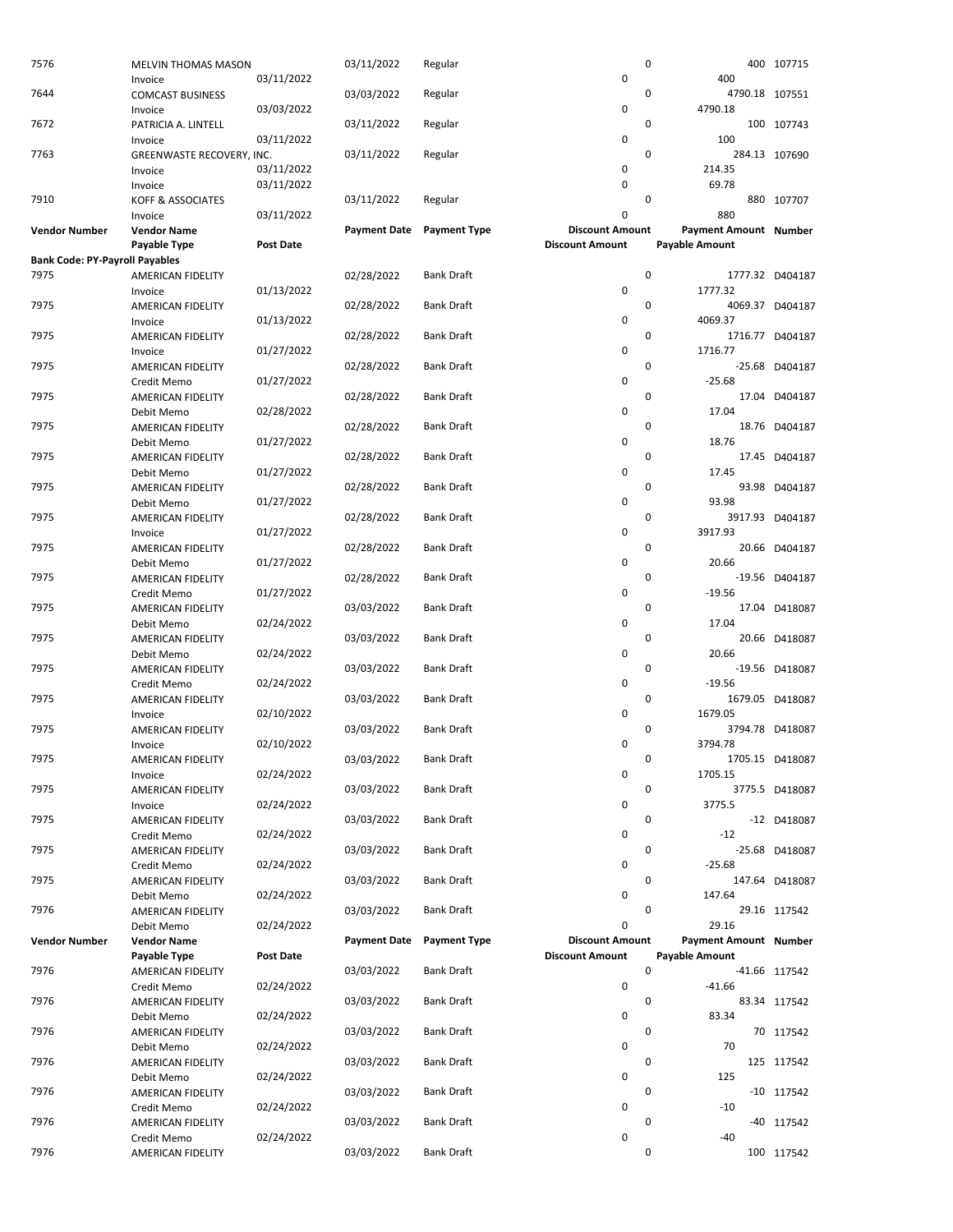|                                       | Debit Memo                        | 02/24/2022       |                     |                     | $\pmb{0}$              | 100                   |                 |
|---------------------------------------|-----------------------------------|------------------|---------------------|---------------------|------------------------|-----------------------|-----------------|
| 7976                                  | AMERICAN FIDELITY                 |                  | 03/05/2022          | <b>Bank Draft</b>   | $\mathbf 0$            |                       | -29.16 117542   |
|                                       | Credit Memo                       | 02/24/2022       |                     |                     | $\mathbf 0$            | $-29.16$              |                 |
| 7976                                  | AMERICAN FIDELITY                 |                  | 03/03/2022          | <b>Bank Draft</b>   | $\mathbf 0$            |                       | 4.16 117542     |
|                                       | Debit Memo                        | 02/24/2022       |                     |                     | $\mathbf 0$            | 4.16                  |                 |
| 7976                                  | AMERICAN FIDELITY                 |                  | 03/03/2022          | <b>Bank Draft</b>   | $\mathbf 0$            |                       | -41.66 117542   |
|                                       | Credit Memo                       | 02/24/2022       |                     |                     | 0                      | $-41.66$              |                 |
| 7976                                  | AMERICAN FIDELITY                 |                  | 03/03/2022          | <b>Bank Draft</b>   |                        | 0<br>2861.82 117542   |                 |
|                                       | Invoice                           | 02/24/2022       |                     |                     | 0                      | 2861.82               |                 |
|                                       |                                   |                  |                     |                     | $\mathbf 0$            |                       |                 |
| 7976                                  | AMERICAN FIDELITY                 |                  | 03/03/2022          | <b>Bank Draft</b>   |                        | 2861.82 117542        |                 |
|                                       | Invoice                           | 02/10/2022       |                     |                     | $\pmb{0}$              | 2861.82               |                 |
| 7976                                  | AMERICAN FIDELITY                 |                  | 03/01/2022          | <b>Bank Draft</b>   | $\mathbf 0$            |                       | 2889.32 AFA9759 |
|                                       | Invoice                           | 01/13/2022       |                     |                     | 0                      | 2889.32               |                 |
| 7976                                  | AMERICAN FIDELITY                 |                  | 03/01/2022          | Bank Draft          | $\mathbf 0$            |                       | 83.34 AFA9759   |
|                                       | Debit Memo                        | 01/27/2022       |                     |                     | $\mathbf 0$            | 83.34                 |                 |
| 7976                                  | AMERICAN FIDELITY                 |                  | 03/01/2022          | Bank Draft          | 0                      |                       | 100 AFA9759     |
|                                       | Debit Memo                        | 01/27/2022       |                     |                     | $\mathbf 0$            | 100                   |                 |
| 7976                                  | AMERICAN FIDELITY                 |                  | 03/01/2022          | Bank Draft          |                        | 0                     | -10 AFA9759     |
|                                       | Credit Memo                       | 01/27/2022       |                     |                     | $\mathbf 0$            | $-10$                 |                 |
| 7976                                  | AMERICAN FIDELITY                 |                  | 03/01/2022          | Bank Draft          | $\mathbf 0$            |                       | 4.16 AFA9759    |
|                                       | Debit Memo                        | 01/27/2022       |                     |                     | $\mathbf 0$            | 4.16                  |                 |
| 7976                                  | AMERICAN FIDELITY                 |                  | 03/01/2022          | Bank Draft          | $\mathbf 0$            |                       | -40 AFA9759     |
|                                       | Credit Memo                       | 01/27/2022       |                     |                     | $\mathbf 0$            | $-40$                 |                 |
|                                       |                                   |                  |                     | <b>Bank Draft</b>   |                        | 0                     |                 |
| 7976                                  | AMERICAN FIDELITY                 |                  | 03/01/2022          |                     |                        |                       | -29.16 AFA9759  |
|                                       | Credit Memo                       | 01/27/2022       |                     |                     | $\mathbf 0$            | $-29.16$              |                 |
| 7976                                  | <b>AMERICAN FIDELITY</b>          |                  | 03/01/2022          | Bank Draft          | 0                      |                       | -41.66 AFA9759  |
|                                       | Credit Memo                       | 01/27/2022       |                     |                     | 0                      | $-41.66$              |                 |
| 7976                                  | AMERICAN FIDELITY                 |                  | 03/01/2022          | Bank Draft          | 0                      |                       | 70 AFA9759      |
|                                       | Debit Memo                        | 01/27/2022       |                     |                     | $\mathbf 0$            | 70                    |                 |
| 7976                                  | AMERICAN FIDELITY                 |                  | 03/01/2022          | Bank Draft          | $\mathbf 0$            |                       | 2861.82 AFA9759 |
|                                       | Invoice                           | 01/27/2022       |                     |                     | 0                      | 2861.82               |                 |
| 7976                                  | AMERICAN FIDELITY                 |                  | 03/01/2022          | <b>Bank Draft</b>   | $\Omega$               |                       | -41.66 AFA9759  |
| <b>Vendor Number</b>                  | <b>Vendor Name</b>                |                  | <b>Payment Date</b> | <b>Payment Type</b> | <b>Discount Amount</b> | Payment Amount Number |                 |
|                                       | Payable Type                      | <b>Post Date</b> |                     |                     | <b>Discount Amount</b> | Payable Amount        |                 |
|                                       | Credit Memo                       | 01/27/2022       |                     |                     | 0                      | $-41.66$              |                 |
| 7976                                  |                                   |                  |                     |                     | $\mathbf 0$            |                       | 29.16 AFA9759   |
|                                       | AMERICAN FIDELITY                 |                  | 03/01/2022          | Bank Draft          |                        |                       |                 |
|                                       |                                   |                  |                     |                     |                        |                       |                 |
|                                       | Debit Memo                        | 01/27/2022       |                     |                     | 0                      | 29.16                 |                 |
| 7976                                  | AMERICAN FIDELITY                 |                  | 03/01/2022          | Bank Draft          | $\mathbf 0$            |                       | 97.5 AFA9759    |
|                                       | Debit Memo                        | 01/27/2022       |                     |                     | 0                      | 97.5                  |                 |
| <b>Vendor Number</b>                  | <b>Vendor Name</b>                |                  | <b>Payment Date</b> | <b>Payment Type</b> | <b>Discount Amount</b> | Payment Amount Number |                 |
|                                       | Payable Type                      | <b>Post Date</b> |                     |                     | <b>Discount Amount</b> | Payable Amount        |                 |
| <b>Bank Code: AP-Regular Payables</b> |                                   |                  |                     |                     |                        |                       |                 |
| 8091                                  | <b>BADGER METER INC.</b>          |                  | 03/11/2022          | Regular             | $\mathbf 0$            |                       | 711.11 107657   |
|                                       | Invoice                           | 03/11/2022       |                     |                     | 0                      | 711.11                |                 |
| 8192                                  | <b>HEATHER A. HARDEE</b>          |                  | 03/03/2022          | Regular             | $\mathbf 0$            |                       | 1200 107568     |
|                                       | Invoice                           | 03/03/2022       |                     |                     | 0                      | 1200                  |                 |
|                                       |                                   |                  |                     |                     |                        | 0                     |                 |
| 8192                                  | HEATHER A. HARDEE                 |                  | 03/11/2022          | Regular             |                        |                       | 1500 107693     |
|                                       | Invoice                           | 03/11/2022       |                     |                     | 0                      | 1500                  |                 |
| 8233                                  | <b>HERC RENTALS</b>               |                  | 03/03/2022          | Regular             | 0                      |                       | 787.76 107571   |
|                                       | Invoice                           | 03/03/2022       |                     |                     | 0                      | 787.76                |                 |
| 8273                                  | SMILE BUSINESS PRODUCTS, INC.     |                  | 03/03/2022          | Regular             | 0                      |                       | 89.3 107608     |
|                                       | Invoice                           | 03/03/2022       |                     |                     | 0                      | 89.3                  |                 |
| 8273                                  | SMILE BUSINESS PRODUCTS, INC.     |                  | 03/11/2022          | Regular             | 0                      |                       | 92.54 107761    |
|                                       | Invoice                           | 03/11/2022       |                     |                     | 0                      | 92.54                 |                 |
| 8338                                  | <b>FEDEX</b>                      |                  | 03/03/2022          | Regular             | 0                      |                       | 12.94 107561    |
|                                       | Invoice                           | 03/03/2022       |                     |                     | 0                      | 12.94                 |                 |
| 8338                                  | <b>FEDEX</b>                      |                  | 03/11/2022          | Regular             | 0                      |                       | 12.65 107682    |
|                                       | Invoice                           | 03/11/2022       |                     |                     | 0                      | 12.65                 |                 |
| 8361                                  |                                   |                  | 03/11/2022          |                     | $\mathbf 0$            | 2926.13 107764        |                 |
|                                       | SPEAKWRITE LLC                    |                  |                     | Regular             |                        |                       |                 |
|                                       | Invoice                           | 03/11/2022       |                     |                     | 0<br>$\mathbf 0$       | 1851.43               |                 |
|                                       | Invoice                           | 03/11/2022       |                     |                     |                        | 1074.7                |                 |
| 8371                                  | AMERICAN PUBLIC WORKS ASSOCIATION |                  | 03/03/2022          | Regular             | 0                      |                       | 1110 107537     |
|                                       | Invoice                           | 03/03/2022       |                     |                     | 0                      | 1110                  |                 |
| 8380                                  | SPORTSENGINE INC.                 |                  | 03/11/2022          | Regular             | 0                      |                       | 18.5 107765     |
|                                       | Invoice                           | 03/11/2022       |                     |                     | 0                      | 18.5                  |                 |
| 8424                                  | PENGUIN MANAGEMENT, INC.          |                  | 03/11/2022          | Regular             | 0                      |                       | 1560 107744     |
|                                       | Invoice                           | 03/11/2022       |                     |                     | 0                      | 1560                  |                 |
| 8455                                  | JERRY BLACKWELDER                 |                  | 03/11/2022          | Regular             | 0                      |                       | 100 107702      |
|                                       | Invoice                           | 03/11/2022       |                     |                     | 0                      | 100                   |                 |
| 8474                                  | CALIFORNIA PREMIER RESTORATION    |                  | 03/03/2022          | Regular             | 0                      |                       | 2500 107546     |
|                                       | Invoice                           | 03/03/2022       |                     |                     | 0                      | 2500                  |                 |
| 8755                                  | TRUST TWO - CORONA 1997 TRUST     |                  | 03/03/2022          | Regular             | 0                      |                       | 2730 107615     |
|                                       | Invoice                           | 03/03/2022       |                     |                     | 0                      | 2730                  |                 |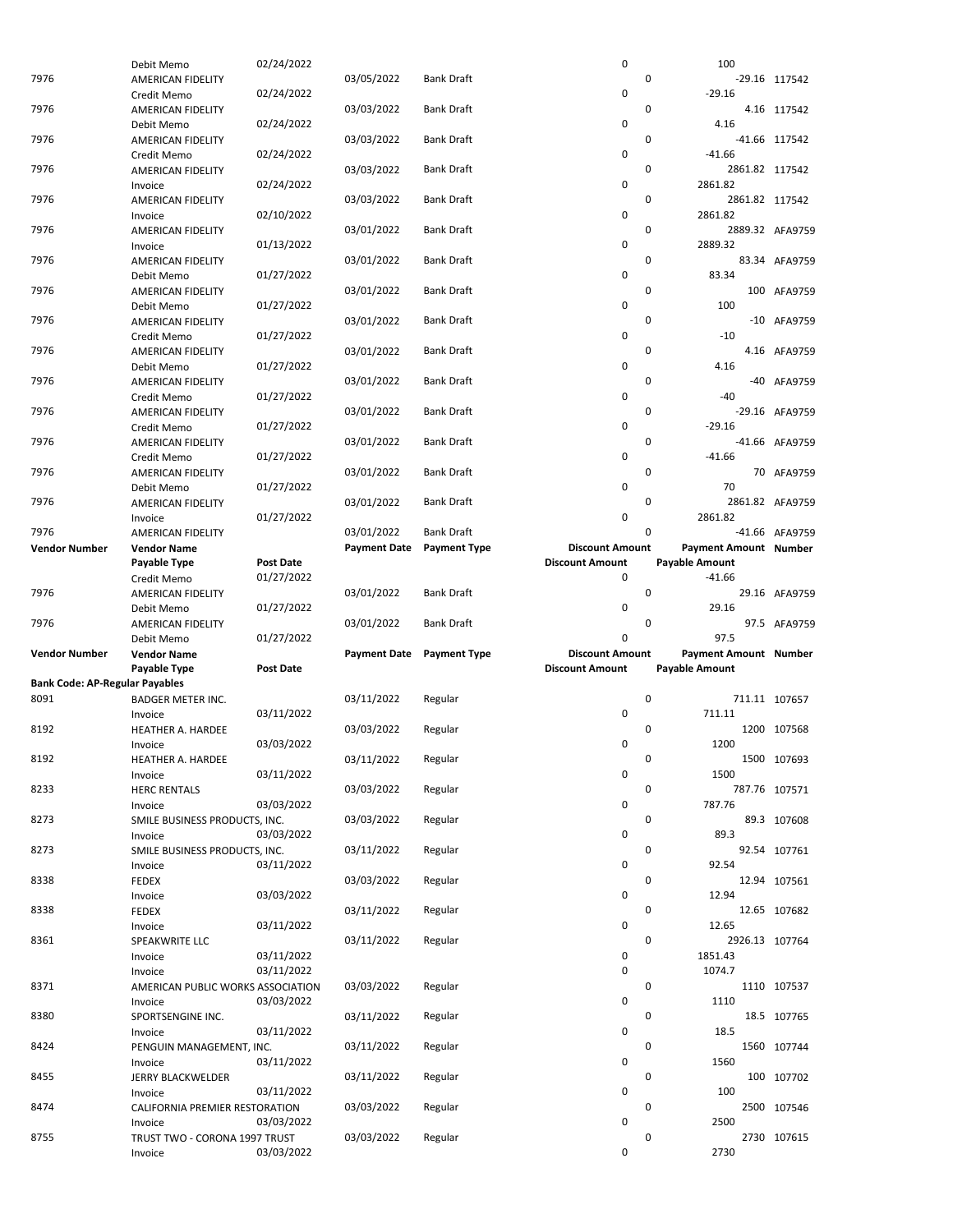| 8755                 | TRUST TWO - CORONA 1997 TRUST                     |                  | 03/11/2022          | Regular             |                            | 0                     | 1853.38 107775 |
|----------------------|---------------------------------------------------|------------------|---------------------|---------------------|----------------------------|-----------------------|----------------|
|                      | Invoice                                           | 03/11/2022       |                     |                     | $\mathbf 0$                | 1853.38               |                |
| 8791                 | <b>MONTEREY ONE WATER</b>                         |                  | 03/11/2022          | Regular             |                            | 0                     | 544 107731     |
|                      | Invoice                                           | 03/11/2022       |                     |                     | $\mathbf 0$                | 187                   |                |
|                      | Invoice                                           | 03/11/2022       |                     |                     | $\mathbf 0$                | 357                   |                |
| 8838                 | M & A STEAM                                       |                  | 03/03/2022          | Regular             |                            | 0                     | 1150 107582    |
|                      | Invoice                                           | 03/03/2022       |                     |                     | $\mathbf 0$<br>$\mathbf 0$ | 600                   |                |
|                      | Invoice                                           | 03/03/2022       |                     |                     |                            | 550                   |                |
| 8880                 | CENTRAL COAST MARKETING TEAM                      |                  | 03/03/2022          | Regular             | $\mathbf 0$                | 0<br>2500             | 2500 107547    |
| 8892                 | Invoice<br>NCI AFFILIATES, INC.                   | 03/03/2022       | 03/11/2022          |                     |                            | 0                     | 1350 107735    |
|                      | Invoice                                           | 03/11/2022       |                     | Regular             | $\mathbf 0$                | 1350                  |                |
| 8980                 | ATHENA OCCMED                                     |                  | 03/03/2022          | Regular             |                            | 0                     | 320 107540     |
|                      | Invoice                                           | 03/03/2022       |                     |                     | 0                          | 320                   |                |
| <b>Vendor Number</b> | <b>Vendor Name</b>                                |                  | <b>Payment Date</b> | <b>Payment Type</b> | <b>Discount Amount</b>     | Payment Amount Number |                |
|                      | Payable Type                                      | <b>Post Date</b> |                     |                     | <b>Discount Amount</b>     | Payable Amount        |                |
| 8995                 | <b>ABBY BUKOFZER</b>                              |                  | 03/03/2022          | Regular             |                            | 0                     | 16.8 107533    |
|                      | Invoice                                           | 03/03/2022       |                     |                     | $\mathbf 0$                | 16.8                  |                |
| 9046                 | JONATHAN GABRIEL WIZARD                           |                  | 03/11/2022          | Regular             |                            | 0                     | 100 107704     |
|                      | Invoice                                           | 03/11/2022       |                     |                     | 0                          | 100                   |                |
| 9051                 | A & B FIRE PROTECTION AND SAFETY INC.             |                  | 03/11/2022          | Regular             |                            | 0                     | 345.48 107647  |
|                      | Invoice                                           | 03/11/2022       |                     |                     | 0                          | 345.48                |                |
| 9084                 | BUCHER MUNICIPAL NORTH AMERICA INC.               |                  | 03/11/2022          | Regular             |                            | 0                     | 1583.5 107661  |
|                      | Invoice                                           | 03/11/2022       |                     |                     | 0                          | 1583.5                |                |
| 9111                 | CALIFORNIA COASTAL RURAL DEVELOPMENT 03/03/2022   |                  |                     | Regular             |                            | 0                     | 1500 107544    |
|                      | Invoice                                           | 03/03/2022       |                     |                     | 0                          | 1500                  |                |
| 9157                 | <b>GREG STEVEN OMOTO</b>                          |                  | 03/03/2022          | Regular             |                            | 0                     | 810 107564     |
|                      | Invoice                                           | 03/03/2022       |                     |                     | $\mathbf 0$                | 330                   |                |
|                      | Invoice                                           | 03/03/2022       |                     |                     | 0                          | 480                   |                |
| 9162                 | <b>CARRIE ALBERT</b>                              |                  | 03/11/2022          | Regular             |                            | 0                     | 46.5 107664    |
|                      | Invoice                                           | 03/11/2022       |                     |                     | $\mathbf 0$                | 46.5                  |                |
| 9212                 | <b>WEX BANK</b>                                   |                  | 03/11/2022          | Regular             |                            | 0                     | 472.98 107783  |
|                      | Invoice                                           | 03/11/2022       |                     |                     | $\mathbf 0$                | 472.98                |                |
| 9308                 | A-7 AUSTIN, LTD.                                  |                  | 03/11/2022          | Regular             |                            | 0                     | 307.09 107648  |
|                      | Invoice                                           | 03/11/2022       |                     |                     | $\mathbf 0$                | 307.09                |                |
| 9310                 | JAMES J. DAGDIGIAN                                |                  | 03/11/2022          | Regular             |                            | 0                     | 100 107700     |
|                      | Invoice                                           | 03/11/2022       |                     |                     | 0                          | 100                   |                |
| 9312                 | ZACHARY COLE WESTON                               |                  | 03/11/2022          | Regular             |                            | 0                     | 100 107786     |
|                      | Invoice                                           | 03/11/2022       |                     |                     | 0                          | 100                   |                |
| 9318                 | <b>STEVEN WHYTE</b>                               |                  | 03/11/2022          | Regular             |                            | 0<br>100              | 107768         |
|                      | Invoice                                           | 03/11/2022       |                     |                     | $\mathbf 0$                | 100                   |                |
| 9332                 | DENISE DUFFY & ASSOCIATES, INC.                   |                  | 03/03/2022          | Regular             |                            | 0                     | 7738 107557    |
| 9387                 | Invoice                                           | 03/03/2022       | 03/03/2022          |                     | 0                          | 7738<br>0             | 6800 107593    |
|                      | NORMAN A. TRAUB ASSOCIATES LLC                    | 03/03/2022       |                     | Regular             | 0                          | 6800                  |                |
| 9387                 | Invoice<br>NORMAN A. TRAUB ASSOCIATES LLC         |                  | 03/11/2022          | Regular             |                            | 0                     | 17230 107736   |
|                      | Invoice                                           | 03/11/2022       |                     |                     | 0                          | 11230                 |                |
|                      | Invoice                                           | 03/11/2022       |                     |                     | 0                          | 6000                  |                |
| 9399                 | JULIE CAMPBELL                                    |                  | 03/11/2022          | Regular             |                            | $\mathbf 0$           | 27 107705      |
|                      | Invoice                                           | 03/11/2022       |                     |                     | 0                          | 27                    |                |
| 9409                 | STURDY OIL COMPANY                                |                  | 03/03/2022          | Regular             |                            | 0                     | 8197.29 107612 |
|                      | Invoice                                           | 03/03/2022       |                     |                     | $\mathbf 0$                | 8197.29               |                |
| 9409                 | STURDY OIL COMPANY                                |                  | 03/11/2022          | Regular             |                            | 0                     | 8556.64 107770 |
|                      | Invoice                                           | 03/11/2022       |                     |                     | 0                          | 8556.64               |                |
| 9428                 | TERMINIX INTERNATIONAL COMPANY LTD. P. 03/03/2022 |                  |                     | Regular             |                            | 0                     | 166 107614     |
|                      | Invoice                                           | 03/03/2022       |                     |                     | $\mathbf 0$                | 166                   |                |
| 9463                 | PACIFIC CREST ENGINEERING, INC.                   |                  | 03/03/2022          | Regular             |                            | 0                     | 785 107595     |
|                      | Invoice                                           | 03/03/2022       |                     |                     | 0                          | 785                   |                |
| 9485                 | PRECISION EMPRISE LLC                             |                  | 03/03/2022          | Regular             |                            | 0                     | 36129 107598   |
|                      | Invoice                                           | 03/03/2022       |                     |                     | 0                          | 36129                 |                |
| <b>Vendor Number</b> | <b>Vendor Name</b>                                |                  | <b>Payment Date</b> | <b>Payment Type</b> | <b>Discount Amount</b>     | Payment Amount Number |                |
|                      | Payable Type                                      | <b>Post Date</b> |                     |                     | <b>Discount Amount</b>     | Payable Amount        |                |
| 9486                 | COMPANY NURSE, LLC                                |                  | 03/03/2022          | Regular             |                            | $\pmb{0}$             | 375 107553     |
|                      | Invoice                                           | 03/03/2022       |                     |                     | $\mathbf 0$                | 375                   |                |
| 9503                 | A. TEICHERT & SON, INC.                           |                  | 02/28/2022          | Regular             |                            | 0<br>465619.69 107530 |                |
|                      | Invoice                                           | 02/28/2022       |                     |                     | 0                          | 465619.69             |                |
| 9503                 | A. TEICHERT & SON, INC.                           |                  | 02/28/2022          | Regular             |                            | 0<br>292635.59 107531 |                |
|                      | Invoice                                           | 02/28/2022       |                     |                     | 0                          | 292635.59             |                |
| 9524                 | BAY VIEW COMMUNITY DE LLC                         |                  | 03/03/2022          | Regular             | $\mathbf 0$                | 0                     | 2753.34 107541 |
| 9527                 | Invoice                                           | 03/03/2022       | 03/11/2022          | Regular             |                            | 2753.34<br>0          |                |
|                      | MONTEREY BAY MILITARY HOUSING LLC<br>Invoice      | 03/11/2022       |                     |                     | 0                          | 8619                  | 8619 107725    |
| 9534                 | LYNELL IGNACIO                                    |                  | 03/03/2022          | Regular             |                            | 0                     | 1000 107581    |
|                      |                                                   |                  |                     |                     |                            |                       |                |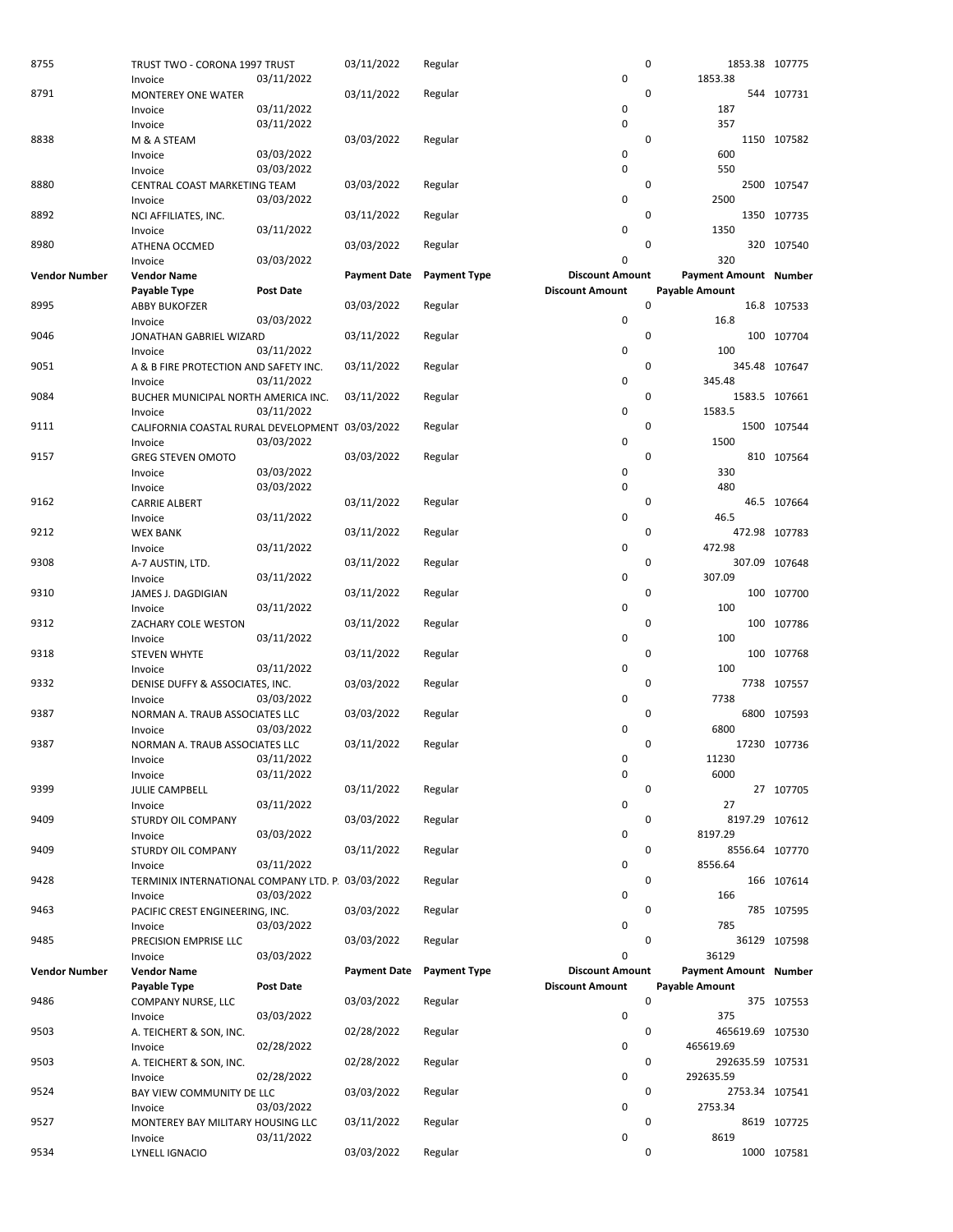|                                       | Invoice                                         | 03/03/2022       |                           |                     | 0                      | 1000                         |                          |
|---------------------------------------|-------------------------------------------------|------------------|---------------------------|---------------------|------------------------|------------------------------|--------------------------|
| <b>Vendor Number</b>                  | <b>Vendor Name</b>                              |                  | Payment Date Payment Type |                     | <b>Discount Amount</b> | Payment Amount Number        |                          |
|                                       | Payable Type                                    | <b>Post Date</b> |                           |                     | <b>Discount Amount</b> | <b>Payable Amount</b>        |                          |
| <b>Bank Code: PY-Payroll Payables</b> |                                                 |                  |                           |                     |                        |                              |                          |
| 9543                                  | <b>TEXAS LIFE</b>                               |                  | 02/28/2022                | <b>Bank Draft</b>   |                        | 0                            | 406.78 SM0DSQ20211219001 |
|                                       | Invoice                                         | 12/16/2021       |                           |                     | 0                      | 406.78                       |                          |
| 9543                                  | <b>TEXAS LIFE</b>                               |                  | 02/28/2022                | <b>Bank Draft</b>   |                        | 0                            | 406.78 SM0DSQ20211219001 |
|                                       |                                                 | 12/02/2021       |                           |                     | 0                      | 406.78                       |                          |
|                                       | Invoice                                         |                  |                           |                     |                        | 0                            |                          |
| 9543                                  | <b>TEXAS LIFE</b>                               |                  | 03/01/2022                | <b>Bank Draft</b>   |                        |                              | 9.23 SM0DSQ20220117001   |
|                                       | Debit Memo                                      | 01/27/2022       |                           |                     | 0                      | 9.23                         |                          |
| 9543                                  | <b>TEXAS LIFE</b>                               |                  | 03/01/2022                | <b>Bank Draft</b>   |                        | 0                            | 440.16 SM0DSQ20220117001 |
|                                       | Invoice                                         | 01/13/2022       |                           |                     | 0                      | 440.16                       |                          |
| 9543                                  | <b>TEXAS LIFE</b>                               |                  | 03/01/2022                | <b>Bank Draft</b>   |                        | 0                            | 64.26 SM0DSQ20220117001  |
|                                       | Debit Memo                                      | 01/27/2022       |                           |                     | 0                      | 64.26                        |                          |
| 9543                                  | <b>TEXAS LIFE</b>                               |                  | 03/01/2022                | <b>Bank Draft</b>   |                        | 0                            | 440.16 SM0DSQ20220117001 |
|                                       | Invoice                                         | 01/27/2022       |                           |                     | 0                      | 440.16                       |                          |
| 9543                                  | <b>TEXAS LIFE</b>                               |                  | 03/01/2022                | <b>Bank Draft</b>   |                        | 0                            | -0.16 SM0DSQ20220117001  |
|                                       | Credit Memo                                     | 01/27/2022       |                           |                     | 0                      | $-0.16$                      |                          |
| <b>Vendor Number</b>                  | <b>Vendor Name</b>                              |                  | <b>Payment Date</b>       | <b>Payment Type</b> | <b>Discount Amount</b> | <b>Payment Amount Number</b> |                          |
|                                       | Payable Type                                    | <b>Post Date</b> |                           |                     | <b>Discount Amount</b> | <b>Payable Amount</b>        |                          |
| <b>Bank Code: AP-Regular Payables</b> |                                                 |                  |                           |                     |                        |                              |                          |
| 9571                                  |                                                 |                  |                           |                     |                        | 0                            |                          |
|                                       | ADMANOR, INC.                                   |                  | 03/11/2022                | Regular             |                        | 4700.51 107651               |                          |
|                                       | Invoice                                         | 03/11/2022       |                           |                     | 0                      | 4700.51                      |                          |
| 9573                                  | WESTON SOLUTIONS, INC.                          |                  | 03/11/2022                | Regular             |                        | 0<br>1221.01 107782          |                          |
|                                       | Invoice                                         | 03/11/2022       |                           |                     | 0                      | 1221.01                      |                          |
| 9581                                  | TESLA INC.                                      |                  | 03/11/2022                | Regular             |                        | 0                            | 72.29 107774             |
|                                       | Invoice                                         | 03/11/2022       |                           |                     | 0                      | 72.29                        |                          |
| 9592                                  | SEASIDE HOUSING LP                              |                  | 03/11/2022                | Regular             |                        | 0                            | 9011 107757              |
|                                       | Invoice                                         | 03/11/2022       |                           |                     | 0                      | 4285                         |                          |
|                                       | Invoice                                         | 03/11/2022       |                           |                     | 0                      | 1525                         |                          |
|                                       | Invoice                                         | 03/11/2022       |                           |                     | 0                      | 3201                         |                          |
| 9605                                  | STATE CONTROLLER                                |                  | 03/11/2022                | Regular             |                        | 0<br>2575.83 107767          |                          |
|                                       | Invoice                                         | 03/11/2022       |                           |                     | 0                      | 2575.83                      |                          |
| 9635                                  |                                                 |                  |                           |                     |                        | 0                            |                          |
|                                       | COLLINS ELECTRICAL COMPANY, INC.                |                  | 03/11/2022                | Regular             |                        |                              | 275 107668               |
|                                       | Invoice                                         | 03/11/2022       |                           |                     | 0                      | 275                          |                          |
| 9645                                  | SILVER & WRIGHT, LLP                            |                  | 03/03/2022                | Regular             |                        | $\mathbf 0$                  | 3992 107607              |
|                                       | Invoice                                         | 03/03/2022       |                           |                     | 0                      | 23                           |                          |
|                                       | Invoice                                         | 03/03/2022       |                           |                     | 0                      | 3724                         |                          |
|                                       | Invoice                                         | 03/03/2022       |                           |                     | 0                      | 245                          |                          |
| 9647                                  | <b>CHRIS WHEELER</b>                            |                  | 03/03/2022                | Regular             |                        | 0                            | 2550 107548              |
|                                       | Invoice                                         | 03/03/2022       |                           |                     | 0                      | 1500                         |                          |
|                                       | Invoice                                         | 03/03/2022       |                           |                     | 0                      | 1050                         |                          |
| 9652                                  | DEPARTMENT OF TOXIC SUBSTANCES CONTR 03/11/2022 |                  |                           | Regular             |                        | 0<br>6449.56 107675          |                          |
|                                       | Invoice                                         | 03/11/2022       |                           |                     | 0                      | 6449.56                      |                          |
| 9675                                  | SEAVIEW AFFORDABLE COMMUNITIES, L.P.            |                  | 03/11/2022                | Regular             |                        | 0                            | 6279 107758              |
|                                       |                                                 | 03/11/2022       |                           |                     | 0                      | 6279                         |                          |
|                                       | Invoice                                         |                  |                           |                     |                        |                              |                          |
| 9678                                  | VISTA ENVIRONMENTAL CONSULTING, INC.            |                  | 03/03/2022                | Regular             |                        | 0                            | 38181 107617             |
|                                       | Invoice                                         | 03/03/2022       |                           |                     | 0                      | 38181                        |                          |
| 9744                                  | MI DIAMONTH PLUMBING INC.                       |                  | 03/11/2022                | Regular             |                        | 0                            | 620 107717               |
|                                       | Invoice                                         | 03/11/2022       |                           |                     | 0                      | 300                          |                          |
|                                       | Invoice                                         | 03/11/2022       |                           |                     | 0                      | 320                          |                          |
| 9755                                  | JENSCO INC.                                     |                  | 03/11/2022                | Regular             |                        | 0                            | 5000 107701              |
|                                       | Invoice                                         | 03/11/2022       |                           |                     | 0                      | 5000                         |                          |
| 9756                                  | <b>NAPA AUTO PARTS</b>                          |                  | 03/03/2022                | Regular             |                        | 0                            | 661.53 107592            |
|                                       | Invoice                                         | 03/03/2022       |                           |                     | 0                      | 53.47                        |                          |
|                                       | Invoice                                         | 03/03/2022       |                           |                     | 0                      | 205.98                       |                          |
|                                       | Invoice                                         | 03/03/2022       |                           |                     | 0                      | 119.99                       |                          |
|                                       | Invoice                                         | 03/03/2022       |                           |                     | 0                      | 994.16                       |                          |
|                                       | Invoice                                         | 03/03/2022       |                           |                     | 0                      | 421.68                       |                          |
|                                       |                                                 |                  |                           |                     | 0                      |                              |                          |
|                                       | Invoice                                         | 03/03/2022       |                           |                     |                        | 74.26                        |                          |
|                                       | Credit Memo                                     | 01/26/2022       |                           |                     | 0                      | $-753.83$                    |                          |
|                                       | Credit Memo                                     | 01/26/2022       |                           |                     | 0                      | $-161.89$                    |                          |
|                                       | Credit Memo                                     | 01/31/2022       |                           |                     | 0                      | $-292.29$                    |                          |
| 9756                                  | <b>NAPA AUTO PARTS</b>                          |                  | 03/11/2022                | Regular             |                        | 0                            | 135.97 107734            |
|                                       | Invoice                                         | 03/11/2022       |                           |                     | 0                      | 2.02                         |                          |
|                                       | Invoice                                         | 03/11/2022       |                           |                     | 0                      | 7.34                         |                          |
|                                       | Invoice                                         | 03/11/2022       |                           |                     | 0                      | 126.61                       |                          |
| 9763                                  | <b>ENTERPRISE FM TRUST</b>                      |                  | 03/11/2022                | Regular             |                        | 0<br>5872.05 107680          |                          |
|                                       | Invoice                                         | 03/11/2022       |                           |                     | 0                      | 5872.05                      |                          |
| <b>Vendor Number</b>                  | <b>Vendor Name</b>                              |                  | <b>Payment Date</b>       | <b>Payment Type</b> | <b>Discount Amount</b> | <b>Payment Amount Number</b> |                          |
|                                       | Payable Type                                    | <b>Post Date</b> |                           |                     | <b>Discount Amount</b> | Payable Amount               |                          |
| 9775                                  | AMAZON CAPITAL SERVICES                         |                  | 03/11/2022                | Regular             |                        | 0                            | 490.63 107653            |
|                                       |                                                 |                  |                           |                     |                        |                              |                          |
|                                       | Invoice                                         | 03/11/2022       |                           |                     | 0                      | 97.19                        |                          |